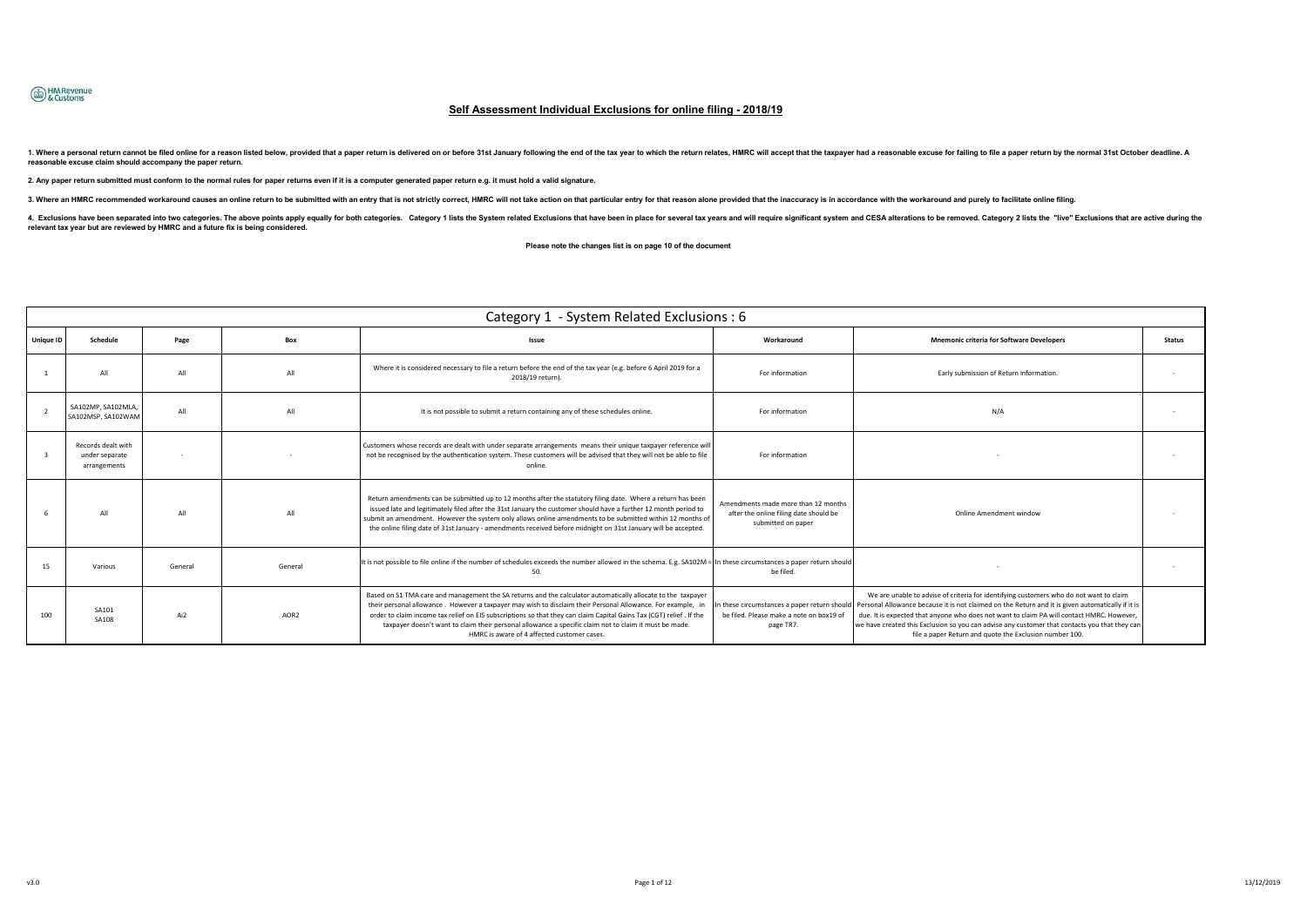|                  |                                   |                                                       |                                  | Category 2 - "Live" Exclusions: 32                                                                                                                                                                                                                                                                                                                                                                                                                                                                                                                                        |                                                                                                                                                                                                                                         |                                                                                                                                                                                                                                   |               |
|------------------|-----------------------------------|-------------------------------------------------------|----------------------------------|---------------------------------------------------------------------------------------------------------------------------------------------------------------------------------------------------------------------------------------------------------------------------------------------------------------------------------------------------------------------------------------------------------------------------------------------------------------------------------------------------------------------------------------------------------------------------|-----------------------------------------------------------------------------------------------------------------------------------------------------------------------------------------------------------------------------------------|-----------------------------------------------------------------------------------------------------------------------------------------------------------------------------------------------------------------------------------|---------------|
| <b>Unique ID</b> | Schedule                          | Page                                                  | Box                              | Issue                                                                                                                                                                                                                                                                                                                                                                                                                                                                                                                                                                     | Workaround                                                                                                                                                                                                                              | <b>Mnemonic criteria for Software Developers</b>                                                                                                                                                                                  | <b>Status</b> |
| $\overline{4}$   | SA103L                            | LU1                                                   | LUN2                             | Customers can not enter a negative value for losses from Accrued Income Scheme and deeply discounted securities<br>in box LUN2.                                                                                                                                                                                                                                                                                                                                                                                                                                           | Customers who need to enter a negative<br>mount<br>in this box will not be able to file online<br>and should contact Lloyds Underwriters Unit<br>S1278, Newcastle Upon Tyne, NE98 1ZZ for<br>advice.                                    |                                                                                                                                                                                                                                   |               |
| 5                | SA107                             | T2                                                    | <b>TRU19</b>                     | The notes for box TRU19 advise customers who have gains on life insurance policies taxed at 22% to include them in Review Special ID22<br>the additional information space. However this income will not be included in the calculation.<br>In these circumstances if the calculation shows that the notional tax will be refunded, customers will be unable to<br>file online.                                                                                                                                                                                           | for a workaround where there is no<br>likelihood of the notional tax<br>being refunded.                                                                                                                                                 |                                                                                                                                                                                                                                   |               |
| 12               | SA110                             | TC <sub>2</sub>                                       | CAL15                            | Where a customer is due a refund<br>because of an adjustment to an earlier year<br>that's not been coded correctly through PAYE,<br>it is not appropriate to include this figure in box CAL15.<br>This is because where there is an entry in CAL14<br>but there is no entry in AOI14 or LUN28 or<br>FSE 71 or FSE72 or FPS11 or SPS11<br>the return will fail validation.                                                                                                                                                                                                 | In these circumstances a paper return should<br>be filed . If not it will be reconciled in PAYE or<br>SA for the relevant year.                                                                                                         |                                                                                                                                                                                                                                   |               |
| 18               | SA110                             | TC <sub>2</sub>                                       | CAL14                            | Where there is an entry in CAL14 but there is no entry in AOI14 or AIL23 or LUN28 or FSE71 or FSE72 or FPS11 or<br>SPS11, the return will fail validation.                                                                                                                                                                                                                                                                                                                                                                                                                | In these circumstances a paper return should<br>be filed.<br>The Return should have an entry in the<br>Additional Information Box stating the CAL14<br>entry is a result of Settlor income or an FTCR<br>adjustment for overlap relief. |                                                                                                                                                                                                                                   |               |
| 19               | SA110                             |                                                       |                                  | Where the taxpayer is not resident,<br>has made payments under the Gift Aid scheme but has paid insufficient UK tax to cover the Gift Aid, the liability wil<br>not be calculated correctly.                                                                                                                                                                                                                                                                                                                                                                              | In these circumstances a paper return should<br>be filed.                                                                                                                                                                               |                                                                                                                                                                                                                                   |               |
| 20               | SA107                             | T1                                                    | <b>TRU12</b>                     | Where the non resident calculation applies and the excluded income includes income from TRU12 the tax<br>calculation will not calculate the tax due on the excluded income correctly.                                                                                                                                                                                                                                                                                                                                                                                     | In these circumstances a paper return should<br>be filed.                                                                                                                                                                               |                                                                                                                                                                                                                                   |               |
| 22               | SA103F<br>SA1035                  | SEF4<br>SES2                                          | FSE79<br>FSE74<br>SSE34<br>SSE29 | The validation rules on FSE79 & SSE34 are incorrect where terminal losses are entered as losses brought forward<br>from earlier years set off against this years profits in FSE74 & SSF79.<br>It is estimated that less than 10 customers will be affected.                                                                                                                                                                                                                                                                                                               | n these circumstances a paper return should<br>be filed.                                                                                                                                                                                |                                                                                                                                                                                                                                   |               |
| 23               | <b>SA104F</b><br>SA104S           | FP <sub>2</sub><br>SP <sub>2</sub><br>SP <sub>1</sub> | FPS23<br>FPS17<br>SPS23<br>SPS17 | The validation rules on FPS23 & SPS23 are incorrect where terminal losses are entered as losses brought forward<br>from earlier years set off against this years profits in FPS17 & SPS17.<br>It is estimated that less than 10 customers will be affected.                                                                                                                                                                                                                                                                                                               | In these circumstances a paper return should<br>be filed.                                                                                                                                                                               |                                                                                                                                                                                                                                   |               |
| 34               | <b>SA103F</b><br>SA104S<br>SA104F | SEF4<br>SP <sub>1</sub><br>FP1                        | FSE72<br>SPS11<br>FPS11          | Losses used against profit of the same trade are not capped. This includes losses where the profit is 'created' by an<br>averaging claim.<br>To the extent that the loss is used against other income, the capping rules will apply. Boxes FSE78 SPS22 & FPS22<br>'Loss from this tax year set off against other income for YYYY-YY' are correctly capped. There is no box to set the<br>loss against the same trade. That is because Averaging Adjustment cases create a unique situation where there can<br>be a loss and a profit for the same trade in the same year. | be filed.                                                                                                                                                                                                                               | In these circumstances a paper return should   Averaging adjustment - only for farmers, market gardeners and creators of literary or artistic<br>works where loss set against same trade in same year. Loss should not be capped. |               |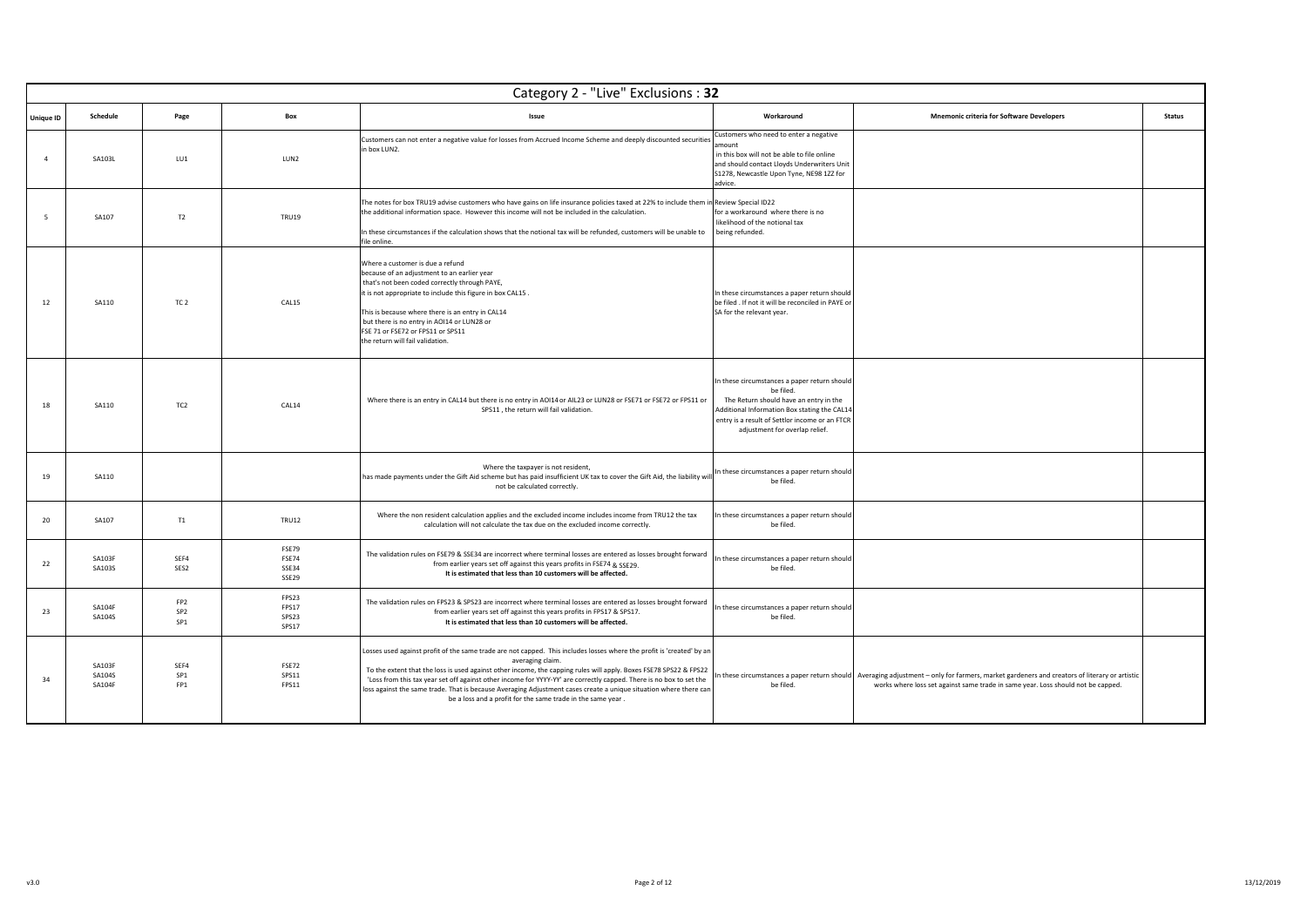| <b>Unique ID</b> | Schedule                                                                       | Page                                                                                               | Box                                                                                                                                            | Issue                                                                                                                                                                                                                                                                                                                                                                                                                                                                                                                                                                                                                                                                                                                                                                                                                                                                                                                                                                                                                                                                                                                                                                                                                                                              | Workaround                                                                                                                                                                                              | <b>Mnemonic criteria for Software Developers</b>                                                                                                                                                                                                                                                                                                                                                                                                                                                                                                                                                                                                                                                                                                                                                                                                                                                                                    | <b>Status</b>            |
|------------------|--------------------------------------------------------------------------------|----------------------------------------------------------------------------------------------------|------------------------------------------------------------------------------------------------------------------------------------------------|--------------------------------------------------------------------------------------------------------------------------------------------------------------------------------------------------------------------------------------------------------------------------------------------------------------------------------------------------------------------------------------------------------------------------------------------------------------------------------------------------------------------------------------------------------------------------------------------------------------------------------------------------------------------------------------------------------------------------------------------------------------------------------------------------------------------------------------------------------------------------------------------------------------------------------------------------------------------------------------------------------------------------------------------------------------------------------------------------------------------------------------------------------------------------------------------------------------------------------------------------------------------|---------------------------------------------------------------------------------------------------------------------------------------------------------------------------------------------------------|-------------------------------------------------------------------------------------------------------------------------------------------------------------------------------------------------------------------------------------------------------------------------------------------------------------------------------------------------------------------------------------------------------------------------------------------------------------------------------------------------------------------------------------------------------------------------------------------------------------------------------------------------------------------------------------------------------------------------------------------------------------------------------------------------------------------------------------------------------------------------------------------------------------------------------------|--------------------------|
| 36               | SA105                                                                          | UKP <sub>2</sub>                                                                                   | PRO42.<br><b>FSE78.</b><br>SPS22,<br>FPS22                                                                                                     | All of the amount in boxes FSE78, PS22, FPS22, and PRO42, will be restricted to the greater of £50,000 or 25% of the<br>individual's adjusted total income. However, if part or all of the losses represent business premises renovation<br>allowance BPRA from years to 2016-17 that has been carried forward then that amount should not be restricted.<br>Because the BPRA boxes FSE54, SPS15, FPS15 and PRO33 have been removed from the Return it is not possible to<br>indicate if any of the loss brought forward in FSE78, PS22, FPS22, and PRO42 relates to BPRA.<br>It has now been confirmed that this Exclusion is not required as 1. a loss brought forward used against the year's<br>profits is not subject to the limit, so if it contains BPRA the BPRA amount is not limited, and 2. a loss carried forward<br>to be used against general income in 2018-19 cannot contain BPRA.                                                                                                                                                                                                                                                                                                                                                                 | The Exclusion is not required but is retained<br>for Software Developers who have already<br>implemented the change into their products<br>in these circumstances a paper return can<br>still be filed. | Property business losses are subject to the cap where set off against total income, but not to<br>the extent that those losses brought forward represent BPRAs.<br>BPRA ended on 5th April 17 but losses up to 2016-17 carried forward to later years affects<br>2017-18 onwards.                                                                                                                                                                                                                                                                                                                                                                                                                                                                                                                                                                                                                                                   |                          |
| 46               | SA103L<br>SA103S<br><b>SA103F</b><br><b>SA104S</b><br><b>SA104F</b><br>SA110   | TC1                                                                                                | CAL4.1<br>pseudo Class 2 box<br>pseudo Class 1 box                                                                                             | The Reg100 Class 4 calculation uses Class 2 max amount of 53 x £2.80 (£148.40), and where they are a Share<br>Fisherman the amount should be 53 x £3.45 (£182.85). As a result the Class 4 amount may be less than it should be<br>by £27.43.                                                                                                                                                                                                                                                                                                                                                                                                                                                                                                                                                                                                                                                                                                                                                                                                                                                                                                                                                                                                                      | n these circumstances a paper return should<br>be filed.                                                                                                                                                | Share Fishermen with Class 1 NICable earnings that reduce amount of Class 2/Class 4 due. The<br>Reg100 Class 4 calculation uses 'ordinary' Class 2 max rather than the share fisherman amount.<br>The Class 4 amount may be less than it should be.                                                                                                                                                                                                                                                                                                                                                                                                                                                                                                                                                                                                                                                                                 |                          |
| 47               | Residency:<br>SA109<br>disregarded income not<br>in calculation<br>SA100       | Residency:<br>RR1<br>disregarded income not<br>in calculation<br>TR3                               | Residency:<br>NRD1<br>disregarded income not in calculation<br><b>INC17</b>                                                                    | Non-residents are generally liable to UK tax on all their UK income but can make a claim under s811 ITA 2007 to<br>limit the amount of UK tax they pay on certain (disregarded) income if it's more beneficial for them.<br>If income disregarded by virtue of s825 and s826 (e.g. patent/royalty payments, and distributions from<br>unauthorised unit trusts etc.), is entered in box 17, it will not be included as disregarded income in the S811<br>calculation at stage 91. So if the customer is non-UK resident, the s811 calculation applies, and they have<br>disregarded income entered in box 17 the calculation of tax due may be incorrect.<br>An example would be<br>Other income (INC17) £13,000 - all for patent paid to customer. NRD1 = Y. Tax calculated as £13,000 x 20% = £2,600<br>But this is disregarded income and the £13,000 should be excluded from the calculation so income tax due = $£0.00$<br>and customer is £2,600 overpaid.<br>A fix would require a change to the Return and calculation e.g. new box 'INC17a' to show disregarded income in<br>INC17. This will be considered.<br>The amount of any overpayment will depend on the amount of the disregarded income.<br>The estimated number of customers affected is 3452. | n these circumstances a paper return should<br>be filed together with your s811 calculation<br>(working sheet in HS300)                                                                                 | Non-UK residents completing Return box INC17 which contains an element of 'disregarded<br>income' will not have that income identified in the calculation as disregarded income and it is<br>being taxed.<br>For a non-UK resident (NRD1=Y) the s811 calculation is applied (limit on liability to income tax<br>of non-UK residents) but the type of income disregarded by virtue of s825 and s826 ITA 2007 is<br>entered in box 17 'Other taxable income, box 17 includes different types of income, not just<br>those included in s825 and s826 and it is not included in stage 91.<br>As a result the calculation may identify the incorrect lower amount for s811 non-UK resident<br>calculation.<br>This is identifiable where<br>$NRD1 = 'Y'$<br>and $INC17 > 0$<br>and INC21 NOT NULL and notes state that INC17 includes an element of disregarded income                                                                  |                          |
| 56               | Savings income:<br>SA100<br>SA101<br>SA104S<br><b>SA104F</b><br>SA106<br>SA107 | Savings income:<br>TR3<br>AI1<br>SP <sub>2</sub><br>FP <sub>2</sub><br>FP4<br>F3<br>T <sub>2</sub> | Savings income:<br>INC1<br>INC <sub>2</sub><br>INC3<br>AOI6<br>AOI8<br>A0113<br>SPS28<br>FPS35 FPS73<br>FOR4<br>TRU4<br>TRUS TRU11 TRU14 TRU17 | The amount of up to £500 Personal Savings Allowance is not allocated where the customer is liable to additional<br>rate tax but, after deducting reliefs and allowances, the customer is liable at a rate below additional rate. There<br>must be non-savings income of more than £150,000 + $c$ 4.59 taking up all the basic and higher rate bands.<br>This is identifiable on the SA302 tax calculation where the amount of taxable income is less than £150,000 and<br>expected amount of PSA nil rate of up to £500 is shown as £0.<br>An example would be:<br>a customer with interest (INC2) £56,447, dividends (INC4) £77,447, Pension (INC8) £15,334, Other pension (INC11)<br>£320,347, loss set against income (SSE33) £38,765, (PRO40) £45,292 minus Shares or securities gifted to charity<br>(REL9) £400,912. PSA_HR of £500 is due but reliefs and allowances are set against savings to reduce savings to<br>SR band/nil and the £500 nil band is reduced to £0 by allowances in error.<br>It is expected that just a small numbers of customers will be affected, up to 22.                                                                                                                                                                        | In these circumstances a paper return should<br>be filed                                                                                                                                                | This applies to all years from 2016-17. A fix was implemented for 2016-17 and carried forward<br>to later years but it was only partially successful and where the non-savings income is more<br>than £265,000* + c4.65 and reliefs and allowances are more than £115,500 which reduce your<br>taxable savings income to £0 (or the savings starting rate) in 2018-19 you will still be affected.<br>Note that if you live in Scotland and pay different rates of income tax, for the purposes of the<br>Personal Savings Allowance the rUK tax bands are used - so for 2018/19 you will have the full<br>£1,000 PSA if you earn up to £46,350.<br>This is identifiable:<br>WHEN c2.19 > £0<br>AND c1.57 > £150,000 + c4.59<br>AND c4.79 minus (c5.14 + c5.19) > £0<br>AND $c5.20c = £0$<br>AND c5.20b > c5.20c<br>AND $c6.16 > E0$<br>AND c6.17 < c6.16<br>AND c9.43 > 0<br>*£265,000 = £150,000 + HR band £115,500 minus PSA £500 | Planned fix for<br>19/20 |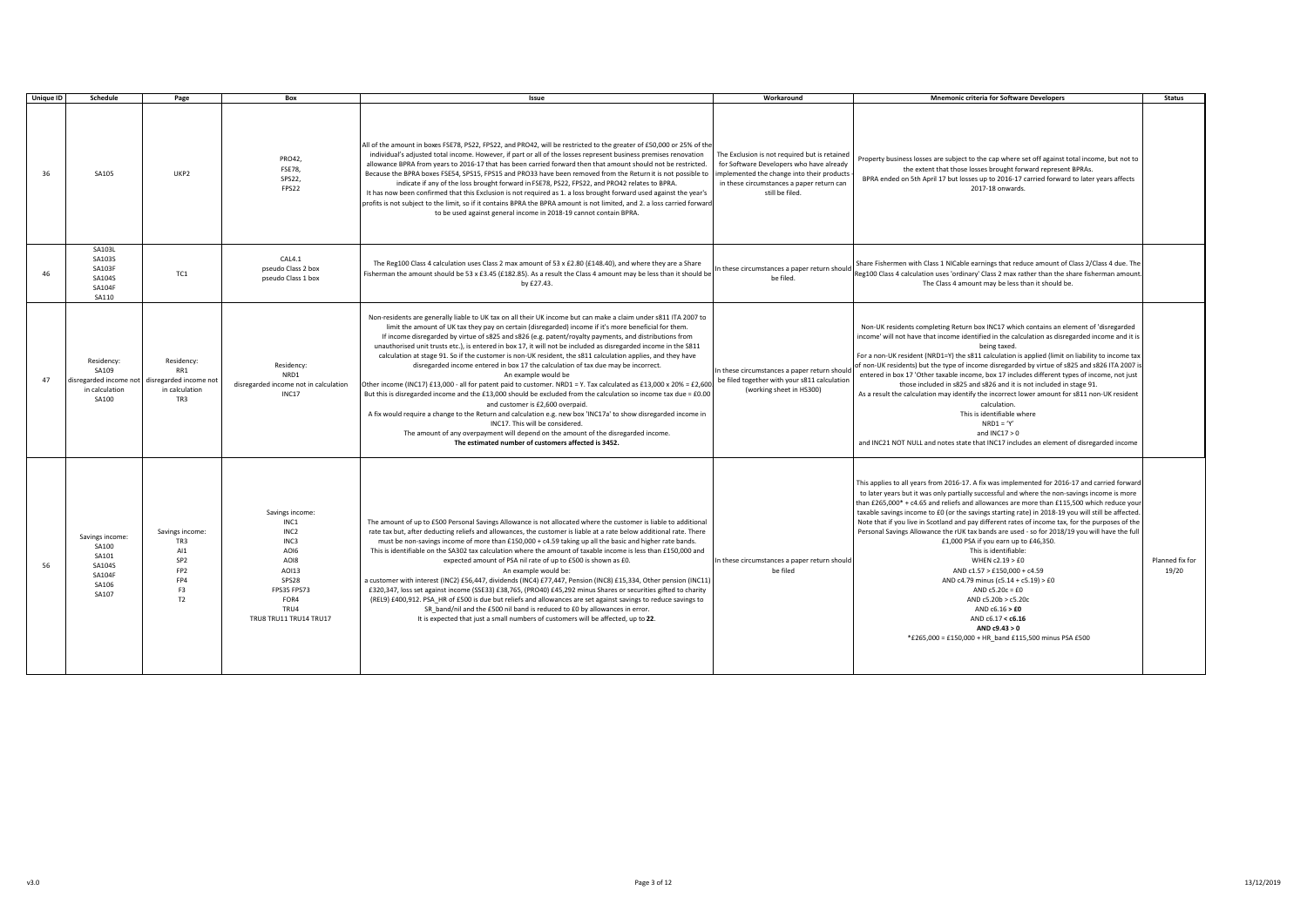| <b>Unique ID</b> | Schedule                                                                           | Page                                                                 | Box                                                                               | Issue                                                                                                                                                                                                                                                                                                                                                                                                                                                                                                                                                                                                                                                                                                                                                                                                                                                                                                                                                                                                                                                                                                                                                                                                                                                                                                                                                                                                                                                                                                                                                                                                                                                                                                                                                                                                                                                                                                                                                                                                                                                                                                                                                                                                                                                                                                                                                                                                                                                                                                                                                                                                                                                                                                                                                                                                                                                                                                                                                                                                               | Workaround                                                                                                                                                                                                  | <b>Mnemonic criteria for Software Developers</b>                                                                                                                                                                                                                                                                                                                                                                                                                                                                                                                                                                                                                                                                                                                                                                                                                                                                                                                                                                                                                                                                                                                                                                                                                                                                                                                                                                                                                                                                                                                                                                                                                                                                                                                                                                                                                                   | <b>Status</b>            |
|------------------|------------------------------------------------------------------------------------|----------------------------------------------------------------------|-----------------------------------------------------------------------------------|---------------------------------------------------------------------------------------------------------------------------------------------------------------------------------------------------------------------------------------------------------------------------------------------------------------------------------------------------------------------------------------------------------------------------------------------------------------------------------------------------------------------------------------------------------------------------------------------------------------------------------------------------------------------------------------------------------------------------------------------------------------------------------------------------------------------------------------------------------------------------------------------------------------------------------------------------------------------------------------------------------------------------------------------------------------------------------------------------------------------------------------------------------------------------------------------------------------------------------------------------------------------------------------------------------------------------------------------------------------------------------------------------------------------------------------------------------------------------------------------------------------------------------------------------------------------------------------------------------------------------------------------------------------------------------------------------------------------------------------------------------------------------------------------------------------------------------------------------------------------------------------------------------------------------------------------------------------------------------------------------------------------------------------------------------------------------------------------------------------------------------------------------------------------------------------------------------------------------------------------------------------------------------------------------------------------------------------------------------------------------------------------------------------------------------------------------------------------------------------------------------------------------------------------------------------------------------------------------------------------------------------------------------------------------------------------------------------------------------------------------------------------------------------------------------------------------------------------------------------------------------------------------------------------------------------------------------------------------------------------------------------------|-------------------------------------------------------------------------------------------------------------------------------------------------------------------------------------------------------------|------------------------------------------------------------------------------------------------------------------------------------------------------------------------------------------------------------------------------------------------------------------------------------------------------------------------------------------------------------------------------------------------------------------------------------------------------------------------------------------------------------------------------------------------------------------------------------------------------------------------------------------------------------------------------------------------------------------------------------------------------------------------------------------------------------------------------------------------------------------------------------------------------------------------------------------------------------------------------------------------------------------------------------------------------------------------------------------------------------------------------------------------------------------------------------------------------------------------------------------------------------------------------------------------------------------------------------------------------------------------------------------------------------------------------------------------------------------------------------------------------------------------------------------------------------------------------------------------------------------------------------------------------------------------------------------------------------------------------------------------------------------------------------------------------------------------------------------------------------------------------------|--------------------------|
| 57               | Residency:<br>SA109<br>Dividend income<br>SA100<br>SA101<br><b>SA104F</b><br>SA107 | Residency:<br>RR1<br>Dividend income:<br>TR3<br>Ai1<br>FP4<br>T1, T2 | Residency:<br>NRD1<br>Dividend income:<br>INC5<br>AOI13<br>FPS70<br>TRU5, 9, & 12 | A non-UK resident is generally liable to UK tax on all of their UK income but Section 811 ITA 2007 limits the amount<br>of UK tax they pay on certain types of UK income (referred to as 'disregarded income'). UK dividend income is<br>disregarded income.<br>To apply s811 ITA the total tax liability is calculated following the steps at s23 ITA and then the limit on the total<br>liability of 'Amount A' (tax withheld from disregarded income) + 'Amount B' (tax calculated on non-disregarded<br>income) is calculated and the lesser amount is applied.<br>The calculator correctly allows the tax treated as paid for INC4 dividends from UK companies but it does not allow<br>the tax treated as paid for INC5 other dividends, and AOI13 for Bonus issues of securities and redeemable shares<br>(but not Loan write-offs), FPS70 partnership dividend income, TRU5, TRU9, and TRU12 Trust dividend income for<br>the purposes of the s23 ITA calculation and all but the FPS70 income in the s811 ITA calculation per s399 ITTIOA.<br>The s399 ITA 7.5% tax treated as paid is not therefore in the calculation for the s23 limit.<br>In the s811 calculation of Amount A the disregarded tax cancels out the tax treated as paid with the exception of<br>the FPS70 income and this results in the s23 limit amount achieving the greatest reduction. This will affect non-UK<br>resident customers where the introduction of the tax treated as paid to the s23 calculation reduces that existing<br>amount or s23 is now more beneficial than s811 and all the UK income is therefore in the calculation.<br>An example is a non-UK resident customer NRD1 = Y, PA claimed NRD16 = Y, Interest INC2 £4,000, Dividends INC5<br>£30.000, Other income INC17 £11,850. The Total tax chargeable before applying s811 limit is calculated as Sav<br>£4,000 x 0%, Div £2,000 x 0% £28,000 x 7.5% = £2,100.00. (other income reduced to nil by PA). The lower of the tax<br>before applying s811 limit £2,100.00 is less than £2,370 so is retained. It should be £0.00 and if the INC5 amount is<br>moved to INC4 the correct calculation is achieved.<br>What the SA tax calculator should do is deduct the 7.5% tax treated as paid on dividends from UK companies (not<br>repayable) £30,000 x 7.5% = £2,250.00 to reduce the liability to £0.00 (£2,100.00 minus £2,250.00). The s811 limit to<br>total tax liability is made up of amounts A + B where A is tax withheld from disregarded income £2,250 minus tax<br>treated as paid £2,250.00 = £0.00 and B is tax calculated on non-disregarded income £11,850 x 20% = £2,370.00.<br>The lower of the tax before applying s811 limit £0.00 is less than £2,370.00 so is retained.<br>The estimated number of customers affected is 2000.<br>Maximum amount underpaid by customers affected (INC5 + FPS70 + TRU5 + TRU9 + TRU12 + relevant amount from<br>AOI13) x 7.5% (non-repayable).<br>The estimated number of customers affected is 8400. | The return can be filed online where the<br>workaround can be followed or a paper<br>return should be filed together with your<br>s811 calculation (worksheet in HS300)                                     | A non-UK resident (NRD1 = Y) with 'other dividend' income INC5 or Bonus issues of securities<br>and redeemable shares (but not Loan write-offs) in AOI13 + FPS70 + TRU5 + TRU9 + TRU12 will<br>not receive the 7.5% tax treated as paid as part of s811 calculation to identify maximum tax<br>payable. This should be in the calculation.<br>If the completion of HS300ws, which should include the disregarded dividend income and tax<br>credit, indicates that the amount at A26 in the HS300ws is less than the amount in SA110<br>Notes A328 but the calculation is using a larger amount a paper return should be filed.<br>The rule in ITTOIA 2005, s399, whereby a non-UK resident is treated as having paid (non-<br>repayable) tax at the dividend ordinary rate on the amount or value of the dividend, is<br>retained, but without the grossing up of the dividend by reference to the dividend ordinary<br>rate. Note that this only applies to dividends received by non-UK residents.<br>These are identifiable where the amount 7.5 % tax treated as paid on the UK dividends would<br>make the 'resident' calculation more beneficial.<br>$NRD1 = Y$<br>AND INC5 + FPS70 + TRU5 + TRU9 + TRU12 > 0<br>AND c8.26 > 0<br>AND $c12.1 > 0$<br>AND ((INC5 + FPS70 + TRU5 + TRU9 + TRU12) x 7.5%) > (c12.22 minus c12.23)<br>HMRC recommend a workaround for customers affected to enter the INC5 amount in INC4,<br>added to any amount already entered. For AOI13 for Bonus issues of securities and<br>redeemable shares (but not Loan write-offs) they can also be entered in INC4. Enter details of<br>amounts that would have been in INC5, AOI13 in 'Any other information' Box 19. There is no<br>workaround where there is an amount in FPS70, TRU5, TRU9, or TRU12 because they are not<br>treated as disregarded income or they are entered as net amounts. | Planned fix for<br>19/20 |
| 62               | Trust income<br>SA107                                                              | T2                                                                   | <b>TRU18</b>                                                                      | Where dividends are received in an estate before 6 April 2016 but the income is not paid over to the beneficiary<br>until after that date, they will receive a non- payable tax credit of 7.5%. Trusts with an accounts period covering pre<br>6 April 2016 that have had dividend income will not have the tax credit set against income tax in the calculation.<br>A customer will not receive a tax credit if they:<br>. have an accounts period for their Trusts income that starts before 6 April 2016<br>estate received dividends before 6 April 2016 but income paid to beneficiary after that date<br>and<br>• received dividend income prior to 6 April 2016 and have a non-repayable tax credit<br>and<br>. they want the SA tax calculation to set that tax credit against other income.<br>This Exclusion has been reinstated and retained as we understand that the dividend for a Trust received before 6<br>April 2016 may be paid beyond 5 April 2018<br>The estimated number of customers affected is 216.                                                                                                                                                                                                                                                                                                                                                                                                                                                                                                                                                                                                                                                                                                                                                                                                                                                                                                                                                                                                                                                                                                                                                                                                                                                                                                                                                                                                                                                                                                                                                                                                                                                                                                                                                                                                                                                                                                                                                                                        | In these circumstances a paper return should<br>be filed                                                                                                                                                    | The SA107 Trusts page Notes advise that "If any dividend income is received by the estate<br>before 6 April 2016, but isn't paid until after 5 April 2017, a 7.5% tax credit against any tax is<br>due on these dividends. The 7.5% tax credit is not repayable in the event that there is no tax<br>liability for the year.<br>Make a note of the amount(s) of any dividend income that was received by the estate before 6<br>April 2016, but not paid to you until after 5 April 2017, in box 26, Any other information."<br>If the tax credit can be set against tax due this is not being given in the calculation.                                                                                                                                                                                                                                                                                                                                                                                                                                                                                                                                                                                                                                                                                                                                                                                                                                                                                                                                                                                                                                                                                                                                                                                                                                                           |                          |
| 81               | <b>Top Slicing Relief</b><br>calculation:<br>SA101<br>SA106                        | Ai1<br>F <sub>6</sub>                                                | AOI4,<br>AO16.<br>AOI8<br>FOR43                                                   | "Top slicing relief" can reduce tax on a CEG by allowing the bondholder to spread the investment gains over the<br>number of years the bond has been held. It is available to non-taxpayers, starting rate taxpayers, savings nil rate or<br>basic rate taxpayers who, after adding chargeable event gains to their income, become higher rate taxpayers.<br>Customers who have non-savings income of less than £16,000 or total income of less than £150,001 (including<br>chargeable event) where the Savings nil rate is not utilised will be affected.<br>Example 1:<br>Employment Income EMP1 £30,000, (tax EMP2 £3,700) Chargeable Event Gain AOI4 £70,000 (AOI5 = 5) = Total<br>income £100,000 (Personal allowance £11,850). The SA tax calculator includes the tax figure with no Nil Rate £500<br>in the basic rate band giving a total of £15,000 in the basic rate band. The £500 nil rate band should be applied.<br>The Top Slicing Relief is calculated as £10,630 whereas it should be £10,630.<br>Example 2:<br>An individual had no income other than a chargeable event gain of £320,000 arising from a policy they had held for<br>two years. AOI4 £320,000, AOI5 = 2. The SA tax calculator currently takes the tax due on the gain, without applying<br>the Starting Rate for Savings, which means that £33,500 is in the basic rate band. The £5,000 starting rate should be<br>applied.<br>The Top Slicing Relief is calculated as £15,400 whereas it should be £15,400.<br>It is estimated that 6800 customers will be affected.                                                                                                                                                                                                                                                                                                                                                                                                                                                                                                                                                                                                                                                                                                                                                                                                                                                                                                                                                                                                                                                                                                                                                                                                                                                                                                                                                                                                                                                           | The Exclusion no longer applies but is<br>retained for Software Developers who have<br>already implemented the change into their<br>products - in these circumstances a paper<br>return can still be filed. | When an individual has a chargeable event gain CEG in a year, top slicing relief is applied to the<br>gain. Top slicing relief requires two calculations (paraphrased from steps 1 to 3 in s536 ITTOIA<br>2005):<br>1) The individual's liability to income tax on chargeable event gains arising in the year<br>2) The individual's relieved liability on the annual equivalent (gain divided by the number of<br>years the policy was held (n)). The result is multiplied by n.<br>Top slicing relief is the difference between the two resulting figures.<br>The starting rate for savings, and the nil rate for the Personal Savings Allowance (PSA) should<br>be included in both steps of the calculation of TSR but are not.<br>This is identifiable:<br>WHEN FOR43 + AOI4 + AOI6 + AOI8 > 0<br>AND $c9.3 > £0$<br>(AND lower of ((c2.19 minus c2.18) and c6.12) < c6.13<br>OR $c6.47 > 0$<br>OR lower of ((c2.19 minus c2.18) and c6.16) < c6.17<br>OR c6.51 > 0                                                                                                                                                                                                                                                                                                                                                                                                                                                                                                                                                                                                                                                                                                                                                                                                                                                                                                           |                          |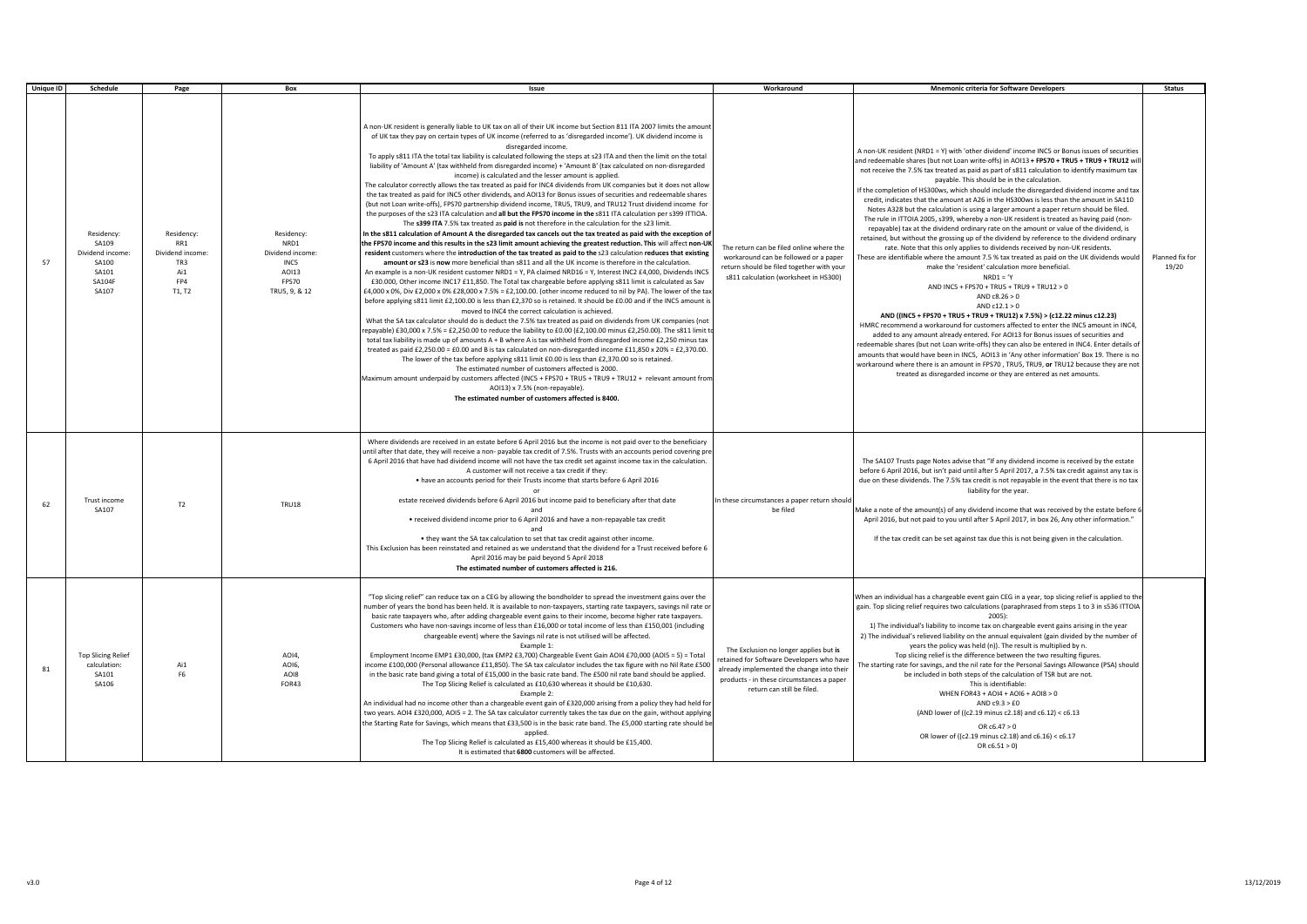| <b>Unique ID</b> | Schedule                                                                                                                                                                                                                                                            | Page                                                                                                                                                                                                                                                                               | Box                                                                                                                                                                                                                                                                                                                                                     | Issue                                                                                                                                                                                                                                                                                                                                                                                                                                                                                                                                                                                                                                                                                                                                                                                                                                                                                                                                                                                                                                                                                                                                                                                                                                                                                                                                                                                                                                                                                                                                                                                                                                                                                                                                                                                   | Workaround                                               | <b>Mnemonic criteria for Software Developers</b>                                                                                                                                                                                                                                                                                                                                                                                                                                                                                                                                                                                                                                                                                                                                                                                                                                                                                                                                                                                                                                                                                                                                                                                                                                                                                                                                                                                                                                                                                                                                                                                                                                                                                                                                                                                                                                                                                                                                                                                                                                                                                                                                                                                                                                                                                                                                                                                                                                                                                                                                                                                                                                                                                                                                                                                                                                                                                                                                                                                                                                                                                                                         | <b>Status</b>            |
|------------------|---------------------------------------------------------------------------------------------------------------------------------------------------------------------------------------------------------------------------------------------------------------------|------------------------------------------------------------------------------------------------------------------------------------------------------------------------------------------------------------------------------------------------------------------------------------|---------------------------------------------------------------------------------------------------------------------------------------------------------------------------------------------------------------------------------------------------------------------------------------------------------------------------------------------------------|-----------------------------------------------------------------------------------------------------------------------------------------------------------------------------------------------------------------------------------------------------------------------------------------------------------------------------------------------------------------------------------------------------------------------------------------------------------------------------------------------------------------------------------------------------------------------------------------------------------------------------------------------------------------------------------------------------------------------------------------------------------------------------------------------------------------------------------------------------------------------------------------------------------------------------------------------------------------------------------------------------------------------------------------------------------------------------------------------------------------------------------------------------------------------------------------------------------------------------------------------------------------------------------------------------------------------------------------------------------------------------------------------------------------------------------------------------------------------------------------------------------------------------------------------------------------------------------------------------------------------------------------------------------------------------------------------------------------------------------------------------------------------------------------|----------------------------------------------------------|--------------------------------------------------------------------------------------------------------------------------------------------------------------------------------------------------------------------------------------------------------------------------------------------------------------------------------------------------------------------------------------------------------------------------------------------------------------------------------------------------------------------------------------------------------------------------------------------------------------------------------------------------------------------------------------------------------------------------------------------------------------------------------------------------------------------------------------------------------------------------------------------------------------------------------------------------------------------------------------------------------------------------------------------------------------------------------------------------------------------------------------------------------------------------------------------------------------------------------------------------------------------------------------------------------------------------------------------------------------------------------------------------------------------------------------------------------------------------------------------------------------------------------------------------------------------------------------------------------------------------------------------------------------------------------------------------------------------------------------------------------------------------------------------------------------------------------------------------------------------------------------------------------------------------------------------------------------------------------------------------------------------------------------------------------------------------------------------------------------------------------------------------------------------------------------------------------------------------------------------------------------------------------------------------------------------------------------------------------------------------------------------------------------------------------------------------------------------------------------------------------------------------------------------------------------------------------------------------------------------------------------------------------------------------------------------------------------------------------------------------------------------------------------------------------------------------------------------------------------------------------------------------------------------------------------------------------------------------------------------------------------------------------------------------------------------------------------------------------------------------------------------------------------------------|--------------------------|
| 85               | Lump sum<br>SA101                                                                                                                                                                                                                                                   | Lump sum<br>Ai <sub>2</sub>                                                                                                                                                                                                                                                        | Lump sum:<br>ASE5                                                                                                                                                                                                                                                                                                                                       | The SA tax calculator identifies whether to set the allowances against the Lump Sum where this attracts tax at<br>40%/41% in preference to non-savings, savings and dividends. For a small number of customers it may not identify<br>the more beneficial allocation and incorrectly allocate the allowances to the Lump Sum. Where non-savings +<br>savings income is reduced by 20%/21% and dividends are moved from being taxed at 32.5% to 7.5% (25%) the<br>allocation can reduce the amount of liability by up to 45%.<br>An example is test case 227 pension (INC11) £37,541, interest (INC2) £837, dividends (INC4) £11,166 and lump sun<br>(ASE5) £1,000. The SA tax calculator allocates £1,000 PA to the Lump Sum and the liability is £7,141.55. Whereas<br>allocating the £1,000 to non-savings results in liability of £7,091.55 - a difference of £50.00. The Lump Sum is<br>taxable at 40% but there is £1,000 less non-savings income taxable at 20% and whilst there is £1,000 more dividenc<br>income at 7.5% there is £1,000 less at 32.5%. £1,000 x 40% = £400.00 and £1,000 x 20% + £1,000 x 25% = £450.00.<br>The number of customers affected is estimated to be 10.<br>The maximum a customer should be overpaid is to be confirmed.                                                                                                                                                                                                                                                                                                                                                                                                                                                                                                                           | In these circumstances a paper return should<br>be filed | This is identifiable:<br>WHEN c4.74 > c3a.2<br>AND $c5.1 > £0$<br>AND (c5.11 > c4.79 OR c5.22 > c4.80)<br>AND $c5.36 > £0$<br>AND $c5.68 > £0$<br>AND $c5.76 > £0$<br>AND (c6.6 minus d_6_6) x 20% + (c6.9 minus d_6_9) x 40% + (c6.18 minus d_6_18) x 20% [this can be<br>negative] + (c6.21 minus d_6_21) x 40% [this can be negative] + (c6.28 minus d_6_28) x 7.5% [this<br>can be negative] + (c6.33 minus d_6_33) x 32.5% [this can be negative] + (c6.40 minus d_6_40) x<br>20% [this can be negative] + (c6.43 minus d_6_43) x 40% [this can be negative] > (lower of ((c5.50 +<br>c6.35) and ((c3a.2 + c4.59) minus ((d_6_60 + c6.14 + c6.17 + c6.18 + c6.26)))))) x 20% + (lower of<br>c6.41 and c6.42) x 40%)<br>*Where d_5_55_2 = (larger of (0, and (((c5.3 + c5.11 + c5.24 + c5.25 + c5.29 + c5.30) minus (c5.1<br>minus (c5.47 + c5.48 + c5.52))) minus (c3a.2 + c4.75))))<br>d_5_55_3 = larger of (0, and ((c5.24 + c5.25 + c5.29 + c5.30) minus (d_5_55_2 minus (c5.49 + c5.51))))<br>d_5_55_4 = lower of c5.23 and d_5_55_3<br>d_5_55_5 = larger of (0, and (d_5_55_3 minus d_5_55_4))<br>$d_6_a =$ larger of (0, and (lower of (c5.50 + c5.69) and (c5.35 minus (c5.44 + c5.49))))<br>$d_6_1 = \text{larger of } (0, \text{ and } (c6.1 \text{ minus } d_6_2)$<br>d_6_6 = lower of d_6_1 minus (lower of d_6_1 and (c3a.2 + c4.59))<br>$d_6$ = 1 arger of (0, and (d_6_1 minus d_6_6)))<br>$d_6_9$ = lower of (d_6_7 and c3a.3)<br>$d_6$ = $11$ = $c_6.11$ minus (lower of (c5.50 minus $d_6$ = a) and (c5.37 minus (c6.46 + c5.51))) [this can be<br>minus a negative amount e.g. 18,500 minus -1,500 = 20,000]<br>$d_6_12 =$ larger of (0, and (£5,000 minus $d_6_1)$ )<br>$d_6_13$ = lower of c6.11 and d_6_12<br>d_6_14 = lower of £5,000 and d_6_13<br>$d_6_1 = 17$ = larger of (0, and (lower of (c6.11 minus $d_6_1 = 14$ ) and c4.79))<br>$d_6$ 18 = larger of (0, and (lower of (c6.11 minus (d_6_14 + d_6_17)) and ((£33,500 + c4.59) minus<br>$(d_6 - 6 + d_6 - 7 + d_6 - 14 + d_6 - 17)))$<br>$d_6_19 =$ larger of (0, and (c6.11 minus (d_6_14 + d_6_17 + d_6_18)))<br>$d_6_20$ = larger of (0, and (£116,500 minus $d_6_9$ ))<br>d_6_21 = lower of d_6_19 and d_6_20<br>$d_{-6}$ $23 = c5.79 + c5.80 + c5.81$<br>d_6_25 = lower of c6.23 and c4.80<br>d_6_26 = larger of (0, and (lower of (c6.23 and £33,500 + c4.59) minus (d_6_6 + d_6_9 + d_6_14 +<br>$d \t6 \t17 + d \t6 \t18))$<br>d_6_27 = lower of d_6_25 and d_6_26<br>d_6_28 = larger of (0, and (d_6_26 minus d_6_27))<br>$d_6_29$ = larger of (0, and (d_6_23 minus d_6_26))<br>d_6_30 = larger of (0, and (33,500 + c4.59 + 116,500 minus (d_6_1 + d_6_11 + d_6_27 + d_6_28)))<br>d_6_31 = lower of d_6_29 and d_6_30<br>$d_6_32$ = larger of (0, and (lower of (d_6_25 minus d_6_26) and d_6_30))<br>d_6_33 = larger of (0, and (d_6_31 minus d_6_32))<br>d_6_40 = larger of (0, and (lower of c6.35 and ((c3a.2 + c4.59) minus (d_6_6 + d_6_14 + d_6_17 +<br>$d_6_18 + d_6_28)$ )))<br>d_6_41 = larger of (0, and (c6.35 minus d_6_40)))<br>$d_6$ = 42 = larger of (0, and (c3a.3 minus (d_6_9 + d_6_21 + d_6_29)))<br>$d \ 6 \ 43 = lower of d \ 6 \ 41 and d \ 6 \ 42$ | Planned fix for<br>19/20 |
| 96               | Payments to pension<br>scheme with relief at<br>source:<br>SA100<br>OR<br>Gift Aid:<br>SA100<br>AND<br>Savings income:<br>SA100<br>SA101<br>SA104S<br><b>SA104F</b><br>SA106<br>SA107<br>OR<br>Dividend income<br>SA100<br>SA101<br><b>SA104F</b><br>SA106<br>SA107 | Payments to pension<br>scheme with relief at<br>source:<br>TR4<br>OR<br>Gift Aid:<br>TR4<br>AND<br>Savings income:<br>TR3<br>AI1<br>SP <sub>2</sub><br>FP <sub>2</sub><br>FP4<br>F3<br>T <sub>2</sub><br>OR<br>Dividend income:<br>TR3<br>Ai1<br>FP4<br>F3<br>T1<br>T <sub>2</sub> | Payments to pension scheme with relief at<br>source:<br>REL1<br>OR<br>Gift Aid:<br>REL5, REL8<br>AND<br>Savings income:<br>INC1, INC2, INC3<br>AOI6<br>AOI8<br>A0113<br>SPS28<br>FPS35 FPS73<br>FOR4<br>TRU4<br>TRU8 TRU11 TRU14 TRU17<br>OR<br>Dividend income<br>INC4<br>INC5<br>INC6<br>A0I12 A0I13<br>FPS70<br>FOR6 FOR11<br>TRU5, TRU9 TRU12 TRU18 | This only applies to Scottish customers that have made pension payments with relief at source or Gift Aid payments<br>who receive Relief by extending the basic rate limit. Extending the basic rate limit should ensure the taxpayer only<br>pays tax on this income at the basic rate rather than a rate above that. Therefore, the Scottish taxpayer should<br>receive extra tax relief of 1% of the value or the gross contribution for an intermediate rate taxpayer, 21% for a<br>higher rate taxpayer, and 26% for an additional rate taxpayer.<br>The Finance Act 2004 provides for relief to be given to Scottish taxpayers under both s192(4) and 192(4A) for<br>pension relief and s414(2)(b) Income Tax Act 2007 provides for relief for gift aid, meaning that the customer's rUK<br>basic rate band should also be extended for any savings and dividend income. Currently the SA calculator restricts<br>relief to the non-savings income and so only the Scottish basic rate band is extended and so the customer does not<br>receive an extension to the rUK basic rate band.<br>An example is a Scottish customer with Pay EMP1 £48,000; Savings INC2 £14,000; Gift Aid payments REL5 £2,000.<br>The customer receives an extension to their Scottish basic band giving tax due on £12650. The rUK band of £34500<br>is used up by the amount of Scottish non-savings income meaning that all the savings income is taxed at 40% (aparl<br>from the £500 PSA at 0%). Extending the rUK basic rate band from £34,500 to £37,000 means that after deducting<br>the £36150 for the non-savings income there is £850 left of the extended rUK basic rate band to utilise. £500 will be<br>at 0% for the PSA and then remaining £350 due at 20%. The difference is £70.00. | In these circumstances a paper return should<br>be filed | The basic rate band for savings income will be restricted in stage 6 of the SA tax calculator and<br>this is identifiable:<br>WHEN $c3a.1 = 2$<br>AND REL1 + (REL5 minus REL7) + REL8 > 0<br>AND (c6.1 + c4.79) minus (BR_band 34,500 + c4.59) < 0<br>AND (c6.7 > 0 and c4.59 > c6.17a and c6.21 + c6.33 > 0 and (larger of 0 and ((BR_band 34,500)<br>+ c4.59) minus c6.1)) minus c4.79 > 0<br>OR c6.7 + c6.41 > 0 and c6.55 > 0 and c4.59 > c6.51a and (larger of 0 and ((BR_band 34,500 +<br>c4.59) minus (c6.1 + c6.11 + c6.23 + c6.35))) minus c4.79 > 0)                                                                                                                                                                                                                                                                                                                                                                                                                                                                                                                                                                                                                                                                                                                                                                                                                                                                                                                                                                                                                                                                                                                                                                                                                                                                                                                                                                                                                                                                                                                                                                                                                                                                                                                                                                                                                                                                                                                                                                                                                                                                                                                                                                                                                                                                                                                                                                                                                                                                                                                                                                                                           | Planned fix for<br>19/20 |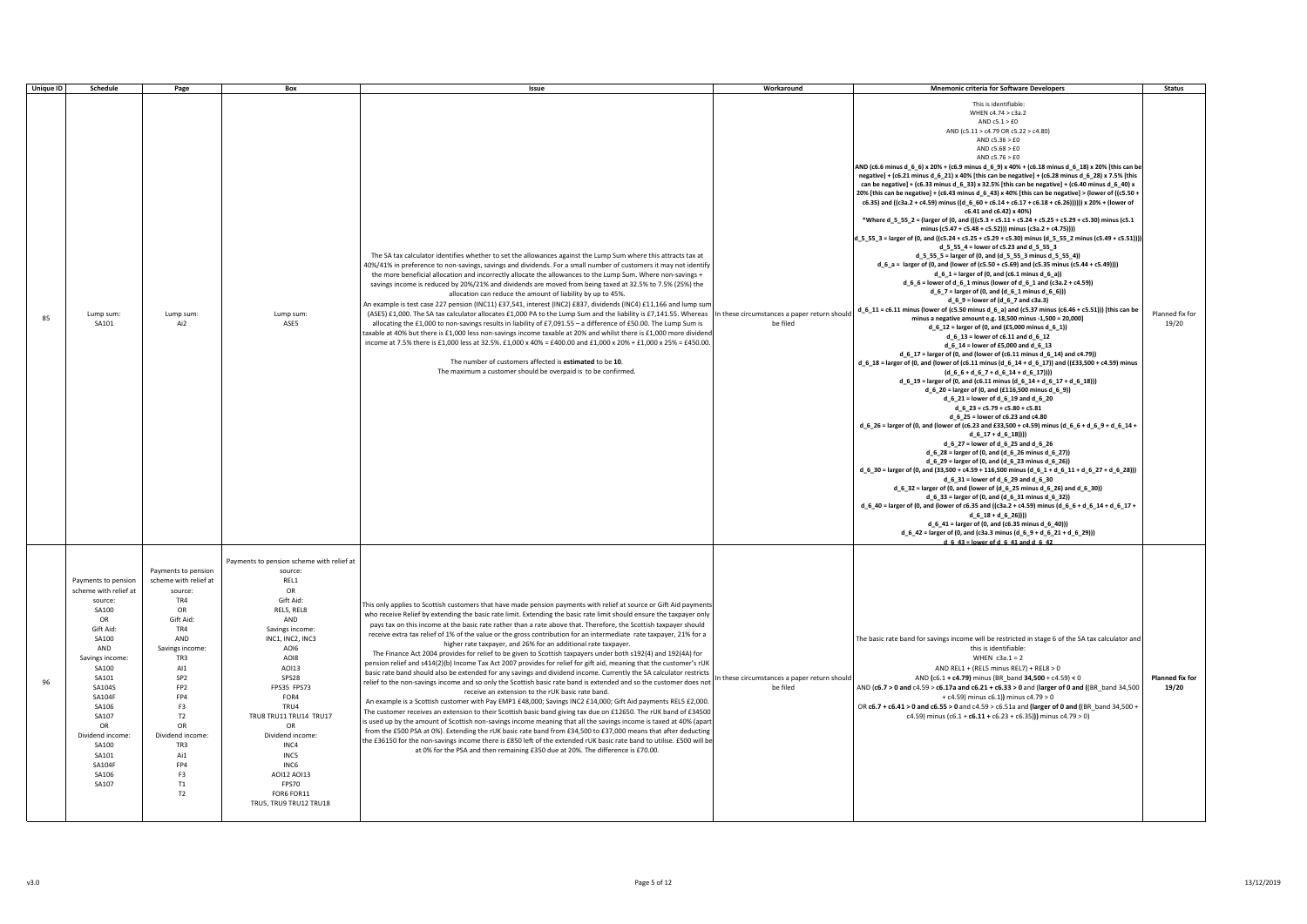| 98  | Residency:<br>SA109<br>disregarded income in<br>calculation<br>SA100<br><b>Top Slicing Relief</b><br>calculation:<br>SA101<br>SA106             | Residency:<br>RR1<br>Ai1<br>F6                                                                                                                                            | Residency:<br>NRD1<br>AO14<br>A0116<br>A0118<br><b>FOR43</b>                                                                                                                                                                                                                          | Chargeable event gains can only be taxed in years of UK residence (whether the policy is in the UK or abroad).<br>egislation at s368(2) ITTOIA05 levies a tax charge under Part 4 to non-UK residents if the income is from a source ir<br>the UK, subject to any provision to the contrary (s368(4)). S465(1) would then supersede 368(2) and bring gains<br>within the charge to tax for UK-resident individuals only. The s811 ITA 2007 disregarded income calculation can only<br>apply in a full year of non-UK residence and so a tick in the non-residence box NRD1 for a non-UK resident should<br>result in the chargeable event gains not coming into charge and no Top Slicing Relief being given.<br>It is estimated that the number of customers affected will be less than 40.                                                                                                                                                                                                                                                                                                                                                                                                                                                                                                                                                                                                                                                                                                                                                                                                                                                                                                                                                                                                                                                                                                                                                                                                                                                                                                                                                                                                                                                                                                                                                                                                                                                                                                                                                                                                                                   | In these circumstances an online return will<br>calculate the correct liability. The Exclusion<br>no longer applies but in these circumstances<br>a paper return can still be filed. | It was considered that where a non-UK resident had the maximum tax calculated under s810<br>811 ITA2007 that the "disregarded income" should be excluded from the Top Slicing Relief<br>calculation but Top Slicing Relief should be calculated.<br>However, after representation and further consideration the SA tax calculator for the s23 and<br>s811 calculations<br>This is identifiable where:<br>$NRD1 = Y$<br>AND AOI4 + AOI6 + AOI8 + FOR43 > £0<br>AND $c17.48 > £0$                                                                                                                                                                                                                                                                                         | Planned fix for<br>19/20 |
|-----|-------------------------------------------------------------------------------------------------------------------------------------------------|---------------------------------------------------------------------------------------------------------------------------------------------------------------------------|---------------------------------------------------------------------------------------------------------------------------------------------------------------------------------------------------------------------------------------------------------------------------------------|--------------------------------------------------------------------------------------------------------------------------------------------------------------------------------------------------------------------------------------------------------------------------------------------------------------------------------------------------------------------------------------------------------------------------------------------------------------------------------------------------------------------------------------------------------------------------------------------------------------------------------------------------------------------------------------------------------------------------------------------------------------------------------------------------------------------------------------------------------------------------------------------------------------------------------------------------------------------------------------------------------------------------------------------------------------------------------------------------------------------------------------------------------------------------------------------------------------------------------------------------------------------------------------------------------------------------------------------------------------------------------------------------------------------------------------------------------------------------------------------------------------------------------------------------------------------------------------------------------------------------------------------------------------------------------------------------------------------------------------------------------------------------------------------------------------------------------------------------------------------------------------------------------------------------------------------------------------------------------------------------------------------------------------------------------------------------------------------------------------------------------------------------------------------------------------------------------------------------------------------------------------------------------------------------------------------------------------------------------------------------------------------------------------------------------------------------------------------------------------------------------------------------------------------------------------------------------------------------------------------------------|--------------------------------------------------------------------------------------------------------------------------------------------------------------------------------------|-------------------------------------------------------------------------------------------------------------------------------------------------------------------------------------------------------------------------------------------------------------------------------------------------------------------------------------------------------------------------------------------------------------------------------------------------------------------------------------------------------------------------------------------------------------------------------------------------------------------------------------------------------------------------------------------------------------------------------------------------------------------------|--------------------------|
| 99  | SA102(M)                                                                                                                                        |                                                                                                                                                                           | MOR3                                                                                                                                                                                                                                                                                  | The taxpayer completes one SA100 page for all instances of pensions, an SA102 for each instance of employment,<br>and an SA102(M) for each instance of Minister of Religion income. They will complete INC12 for tax for occupationa<br>pension, EMP2 for tax on employment, and MOR3 for tax on salary or stipend.<br>The taxpayer has tax deducted, and sometimes refunded, by their employer (including ministries etc.) and pensior<br>providers. The customer may have a refund of tax to enter at MOR3 which the calculation will not accept or the<br>total of all instances of EMP2 may be negative which the calculation will accept but it incorrectly changes the<br>negative amount to zero where they have tax at MOR3.<br>The number of customer affected by this is expected to be 50.                                                                                                                                                                                                                                                                                                                                                                                                                                                                                                                                                                                                                                                                                                                                                                                                                                                                                                                                                                                                                                                                                                                                                                                                                                                                                                                                                                                                                                                                                                                                                                                                                                                                                                                                                                                                                          | n these circumstances a paper return should<br>be filed                                                                                                                              | Note that the tax refunded cannot be more than the tax that they have paid in the year and the<br>net result of tax deducted and refunded cannot therefore be a negative amount.<br>This is identifiable<br>WHFN:<br>A. your software allows a negative amount in MOR3:<br>$(MOR3 < 0 AND (c11.1 > 0 and c11.3 = 0))$<br>(total all instances EMP2 < $0$ AND ( $c11.1 = 0$ and $c11.3 > 0$ ))<br>B. MOR3 software entry cannot be negative:<br>Customer is unable to enter a negative amount for MOR3 or it is changed to 0<br>OR<br>(total all instances EMP2 < $0$ AND (c11.1 = $0$ and c11.3 > 0))                                                                                                                                                                   | Planned fix for<br>19/20 |
| 101 | Savings income<br>SA100<br>SA101<br>SA104S<br>SA104F<br>SA106<br>SA107<br>Chargeable Event Gains:<br>SA101<br>SA106                             | Savings income<br>TR3<br>AI1<br>SP <sub>2</sub><br>FP <sub>2</sub><br>FP4<br>F3<br>T2<br><b>Chargeable Event Gains</b><br>Ai1<br>F6                                       | Savings income:<br>INC <sub>1</sub><br>INC <sub>2</sub><br>INC3<br>AOI6<br>AO <sub>18</sub><br>A0113<br>SPS28<br>FPS35 FPS73<br>FOR4<br>TRU4<br>TRU8 TRU11 TRU14 TRU17<br>Chargeable Event Gains:<br>AOI4<br>FOR43                                                                    | A customer with Gains (AOI4 & FOR43) for which there is notional tax will benefit from allocating reliefs and<br>allowances against savings income where this sits in the basic rate band and this results in more dividends taxed at<br>7.5% but less Gain taxed at 20% OR the Personal Savings Allowance nil band moving from the savings nil band at<br>basic rate to cover Gains in the higher rate.<br>An example is TC194 which is simplified to a rUK customer with interest INC2 £9,393, Dividends INC4 £15,815,<br>pension INC8 £6,200 and Gains on life insurance policies etc. AOI4 £5,800 (AOI5 = 2). PA is allocated £6,200 to non-<br>savings, £3,393 to savings, and £2,257 to dividends.<br>The income tax charged is £2,026.85 but the most beneficial calculation where PA is allocated £6,200 to non-<br>savings, £4,393 to savings, and £1,257 to dividends will result in income tax charged of £1,901.85 - a difference of<br>£125.00.<br>By setting a further amount of PA £1,000 against the savings income the remaining savings income of £5,000 is in<br>the savings starting rate and it brings £1,000 dividend income in as taxable income at 7.5% but it moves £1,000 of<br>the CEG that would otherwise be chargeable at 20% into the personal savings allowance nil band. In other words, it<br>adds back £1,000 x 7.5% = £75.00 but removes £1,000 x 20% = £200.00. The difference between the two is £125.00<br>Another example is a rUK customer with interest INC2 £1,627, Dividends INC4 £26,122, pension INC11 £18,422 and<br>Gains on life insurance policies etc. AOI4 £1,200 (AOI5 = 1). PA is allocated £11,850 to non-savings.<br>The income tax charged is £3,793.15 but the most beneficial calculation will result in income tax charged of<br>£3.728.95 - a difference of £64.20.<br>By setting a further amount of PA £1,627 against the savings income there is £1,627 more non-savings taxed at 20%<br>= £325.50 but there is no taxable savings income = £1,127 a 200% = £225.40 (there was £500 in the PSA nil band).<br>The dividend income remains taxable as it is now with £2,000 at nil and £24,122 at 7.5% but £179 of the CEG that<br>would otherwise be chargeable at 20% and £321 at 40% moves into the PSA nil band. In other words, it adds back<br>£1,627 x 20% = £325.40 but removes £1,127 x 20% = £225.40 + £179 x 20% = £35.80 + £321 x 40% = £128.40. The<br>difference between £325.40 and £389.60 is £64.20.<br>The number of customers affected is estimated to be 6200.<br>The maximum amount that would be overpaid by the customer will be £125.00. | n these circumstances a paper return should<br>be filed                                                                                                                              | This will affect Scottish and rUK customers where there is savings income that sits in the<br>savings nil band and Chargeable Event Gains with notional tax (AOI4 or FOR43).<br>This is identifiable<br>WHEN: $c5.1 > 0$ (zero)<br>AND (c5.14 + c5.19 + c5.20c) > 0<br>AND ((c5.70 > 0 and ((lower of d_6_17 and c6.28) x 7.5%) + (larger of 0 and (d_6_17 minus<br>c6.28) x 32.5%) < ((lower of d_6_17 and c6.51b) x 20%) + ((lower of (larger of 0 and (d_6_17<br>minus c6.51b)) and c6.54a) x 40%))<br>OR (c5.67 > 0 (zero) and (d 6 17 x 20%) + (c6.20b x 40%) < ((lower of d 6 17 and c6.51b) x<br>20%) + ((lower of (larger of 0 and (d 6 17 minus c6.51b)) and c6.54a) x 40%)))<br>AND $c5.41 > 0$ (zero)<br>AND c9.43 > £0<br>d_6_17 = lower of c5.41 and c6.17 | Planned fix for<br>19/20 |
| 102 | Savings income:<br>SA100, SA101<br>SA104S, SA104F<br>SA106, SA107<br>SA101, SA106<br>Dividend income:<br>SA100, SA101<br>SA104F, SA106<br>SA107 | Savings income:<br>TR3, AI1<br>SP2, FP2<br>FP4, F3, T2<br>Chargeable Event Gains: Chargeable Event Gains:<br>Ai1. F6<br>Dividend income:<br>TR3, Ai1<br>FP4, F3<br>T1, T2 | Savings income:<br>INC1, INC2, INC3,<br>AOI6, AOI8, AOI13<br>SPS28, FPS35, FPS73,<br>FOR4, TRU4, TRU8<br>TRU11 TRU14 TRU17<br><b>Chargeable Event Gains:</b><br>AOI4, FOR43<br>Dividend income:<br>INC4, INC5, INC6<br>AOI12, AOI13, FPS70<br>FOR6, FOR11, TRU5<br>TRU9, TRU12, TRU18 | Where a customer has Chargeable Event Gains (with notional tax) in the higher rate band and dividend income<br>where the allowances are not being set against dividends in the nil band and are set against Gains instead then the<br>notional tax is restricted. It results in increased liability compared to if the allowance reduced the dividends in the<br>nil band.<br>An example is a rUK customer with Employment EMP1 £9,750; Dividends INC4 £2,000, UK Chargeable Event Gain<br>AOI4 £40,250; AOI5 = 1. The SA tax calculator allocates £9,750 of the personal allowance to the employment incom<br>and £2,100 to the chargeable event gain and calculates tax as £430.00. By allocating £9,750 to the employment<br>income; and counterintuitively, £2,000 to the dividends in the dividend nil band with the remaining £100 to the<br>chargeable event gain the liability is £30.00, a difference of £400.00 (£2,000 x 20%).<br>The number of customers to be affected is estimated to be 680.<br>The maximum amount that would be overpaid by the customer will be up to £400.00.                                                                                                                                                                                                                                                                                                                                                                                                                                                                                                                                                                                                                                                                                                                                                                                                                                                                                                                                                                                                                                                                                                                                                                                                                                                                                                                                                                                                                                                                                                                                | In these circumstances a paper return should<br>be filed                                                                                                                             | This will affect customers where the SA tax calculator is restricting the reliefs and allowances<br>allocated to Dividends at calculation box c5.70 to retain the dividends in the nil band but when<br>this then allocates an amount of the allowance to Chargeable Event Gain with notional tax<br>(AOI4 or FOR43). It leaves Gains chargeable to 40% but reduces the notional tax at 20%.<br>This is identifiable<br>WHEN: c4.74 > c5.2a<br>AND $c5.1 > 0$<br>AND $c5.22 > 0$<br>AND $c5.41 > 0$<br>AND $c5.73 > 0$<br>AND $c5.79 + c5.80 + c5.81 \le 2,000$<br>AND $c9.43 > E0$                                                                                                                                                                                     | Planned fix for<br>19/20 |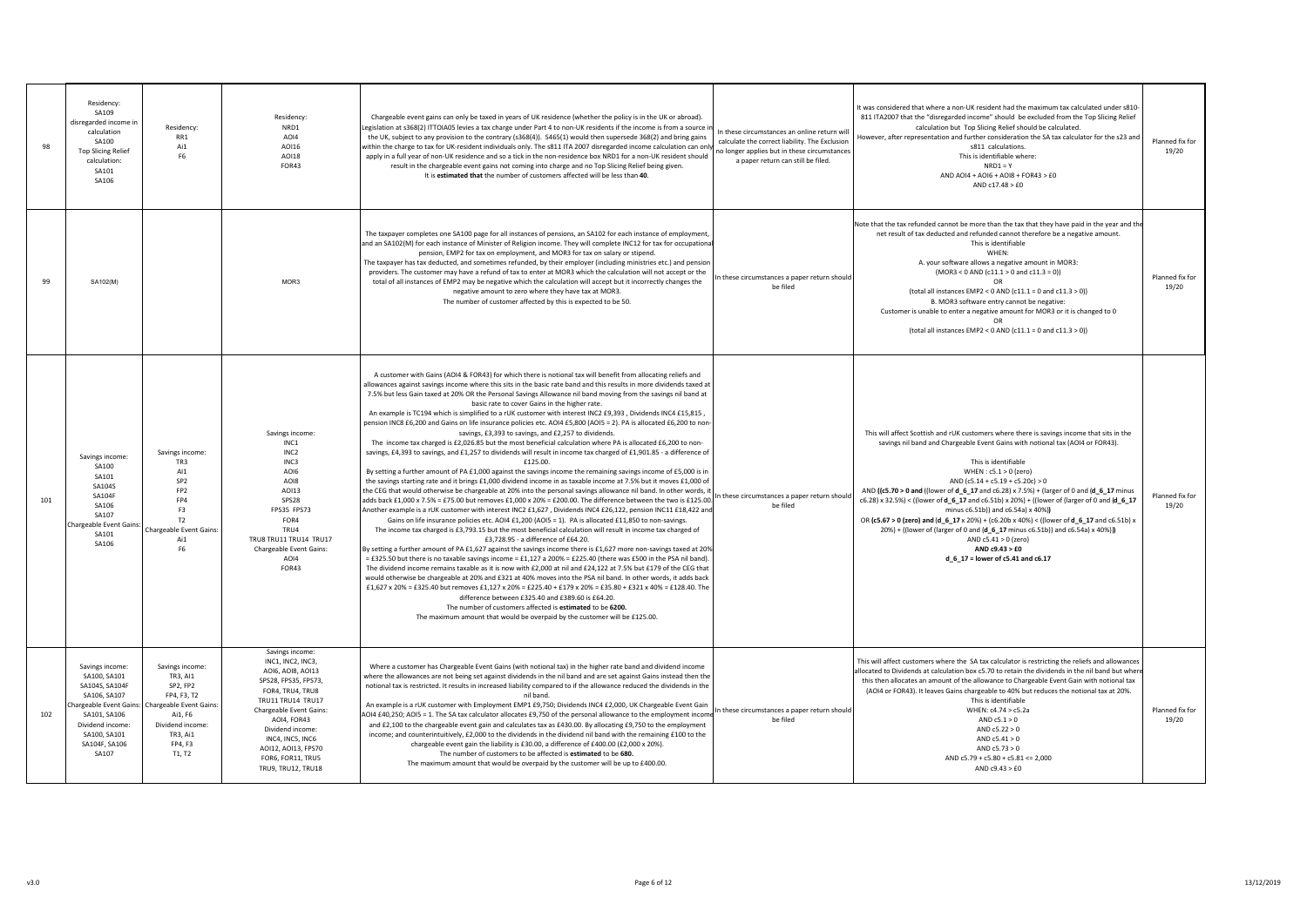| <b>Unique ID</b> | Schedule                                                                | Page                                                                                   | Box                                                                                                                            | Issue                                                                                                                                                                                                                                                                                                                                                                                                                                                                                                                                                                                                                                                                                                                                                                                                                                                                                                                                                                                                                                                                                                                                                                                                                                                                                                                                                                                                                                                                                                                                                                                                                                                | Workaround                                               | <b>Mnemonic criteria for Software Developers</b>                                                                                                                                                                                                                                                                                                                                                                                                                                                                                                                                                                                                                                                                                                                                                                                                                                                 | <b>Status</b>              |
|------------------|-------------------------------------------------------------------------|----------------------------------------------------------------------------------------|--------------------------------------------------------------------------------------------------------------------------------|------------------------------------------------------------------------------------------------------------------------------------------------------------------------------------------------------------------------------------------------------------------------------------------------------------------------------------------------------------------------------------------------------------------------------------------------------------------------------------------------------------------------------------------------------------------------------------------------------------------------------------------------------------------------------------------------------------------------------------------------------------------------------------------------------------------------------------------------------------------------------------------------------------------------------------------------------------------------------------------------------------------------------------------------------------------------------------------------------------------------------------------------------------------------------------------------------------------------------------------------------------------------------------------------------------------------------------------------------------------------------------------------------------------------------------------------------------------------------------------------------------------------------------------------------------------------------------------------------------------------------------------------------|----------------------------------------------------------|--------------------------------------------------------------------------------------------------------------------------------------------------------------------------------------------------------------------------------------------------------------------------------------------------------------------------------------------------------------------------------------------------------------------------------------------------------------------------------------------------------------------------------------------------------------------------------------------------------------------------------------------------------------------------------------------------------------------------------------------------------------------------------------------------------------------------------------------------------------------------------------------------|----------------------------|
| 103              | Dividend income<br>SA100<br>SA101<br><b>SA104F</b><br>SA106<br>SA107    | Dividend income:<br>TR3<br>Ai1<br>FP4<br>F3<br>T1<br>T <sub>2</sub>                    | Dividend income<br>INC4<br>INC5<br>INC <sub>6</sub><br>A0I12 A0I13<br>FPS70<br>FOR6 FOR11<br>TRU5<br>TRU9 TRU12 TRU18          | This affects rUK and Scottish customer where there is non-savings and savings of more than the extended basic<br>rate limit some reliefs and allowances may be set against dividend income when it is more beneficial to set against<br>non-savings or savings income. This is because the SA tax calculator is not taking into account the tax reduction for<br>non-savings/savings income above the basic rate limit.<br>An example is a rUK customer with Employment income EMP1 £66,500; Untaxed interest INC2 £21,000; Dividends<br>INC4 £20,000; Qualifying loan interest AOR5 £50,000. The SA tax calculator allocates £47,500 of the<br>interest/personal allowance to the employment income and it ring-fences £14,350 to compare tax savings for<br>setting this against non-savings and savings versus tax savings for setting against dividends. It incorrectly allocates<br>to the dividends and calculates tax as £10,186.25. It is more beneficial to allocate £61,850 entirely to the<br>employment income to calculate the tax as £9,097.50. This is a difference of £1,088.75.<br>Another example is a Scottish customer with Partnership income SPS20 £29,300; Untaxed interest INC2 £29,500;<br>Dividends INC4 £31,000, Qualifying loan interest relief AOR5 £12,600. The SA calculator allocates £450 of the<br>allowances to the dividend income where it is more beneficial to allocate all £24450 to non-savings.<br>The number of customers affected is estimated to be 8200.<br>The maximum amount overpaid by customer will be determined by allowances transferred in a less beneficial<br>manner x difference in rates. | In these circumstances a paper return should<br>be filed | This is identifiable:<br>WHERE (c5.3 + c5.11) > c5.2<br>AND c5.22 > DA (£2,000)<br>AND $c5.55 > 0$<br>AND $c5.58 = c5.55$<br>AND c6.21 > 0                                                                                                                                                                                                                                                                                                                                                                                                                                                                                                                                                                                                                                                                                                                                                       | Planned fix for<br>19/20   |
| 104              | SA101<br>SA109                                                          |                                                                                        | Tax reductions<br>AOR1<br>AOR2<br>AOR3<br>AOR7<br>AOR10<br>AOR11<br>Residency<br>NRD1                                          | For non-UK residents the SA tax calculation of the s811 ITA cap is incorrectly setting off tax reductions against the<br>tax withheld from the disregarded income, i.e. s811(4) Amount A which it should not do. The amounts A and B<br>under s811 ITA are computed separately so the tax reduction relief should only be applied to amount B when<br>calculating the cap.<br>An example is a non-UK resident customer with NRD1 = Y; Taxed UK interest INC1 £100,800; Venture capital Trust In these circumstances a paper return should<br>subscriptions AOR1 £91,000; and income from property PRO40 £57,311. The SA tax calculator incorrectly calculates<br>the maximum tax under s811 is overpaid -£11,275.60 rather than the correct amount of £0.00. In effect it<br>incorrectly repays some of the interest.<br>The number of customers affected is estimated to be 810.                                                                                                                                                                                                                                                                                                                                                                                                                                                                                                                                                                                                                                                                                                                                                                    | be filed                                                 | This will affect customers where the SA tax calculator is calculating the maximum tax payable<br>under s811 ITA and there is a relief e.g. Venture Capital Trust shares, Enterprise Investment<br>Scheme, SEED Enterprise Investment Scheme, Community Investment Tax relief, or Social<br>Investment Tax Relief in stage 9.<br>WHERE NRD1 = $Y$<br>AND $c8.25 > £0$<br>AND (c9.14 + c9.19 + c9.21 + c9.23 + c9.23b + c9.25 + c9.28 + c9.29) > (c8.26 minus c8.25)<br>AND c11.31 > £0<br>AND c11.31 > c9.43                                                                                                                                                                                                                                                                                                                                                                                      | Planned fix for<br>19/20   |
| 105              | <b>SA Return</b>                                                        | Marriage Allowance                                                                     | Not claimed on Return                                                                                                          | For most customers MAT_IN is retained and the SA tax calculator correctly re-allocates reliefs and allowances to be<br>able to do so. However, for customers who have dividend income that is in the nil band that would otherwise be<br>taxable at both basic rate and higher rate the Marriage Allowance transfer amount of £238.00 (£1,190 x 20%) is not<br>retained when the calculator should be allocating allowances to reduce dividend income in that would be in the<br>basic and higher rate band were it not for the dividend allowance nil band.<br>An example is a customer with MAT IN, Employment (EMP1) £50,495, Savings (INC2) £45, Dividends (INC4) £997<br>and Gift Aid £4,145 (£5,945 gross). The MAT IN is disallowed and the SA tax calculator sets PA £11,850 against non-<br>savings. The liability is £7,729.00. By setting PA £997 against the dividend income MAT_IN is retained and the<br>liability is £7,690.40, a difference of £38.60.<br>Note that for MAT_IN to be retained there can be no dividend income in the higher rate or in the higher rate nil<br>band. However, there can be savings income in the higher rate nil band (but none in the higher rate). In this<br>example there is £5 in the higher rate nil band.<br>The maximum a customer will have overpaid as a result of this is MAT IN £1,190 x 20% £238.00 minus amount of<br>PA re-allocated to dividends x 20%. In this example that is £238.00 minus £199.40 (£997 x 20%) = £38.60.<br>The number of customers affected is tbc.                                                                                                              | In these circumstances a paper return should<br>be filed | This will affect customers who have received the Marriage Allowance Transfer but it has been<br>removed from the calculation where it would be more beneficial to retain MAT IN in<br>preference to the beneficial ordering of allowances to reduce liability at higher rate.<br>This can be identified where:<br>$MAT IN = Y$<br>$AND c4.76a = 0$<br>AND ((c4.76b = 1 and c4.76b1 = 0 and d 4.75u <= $(£34,500 + c4.75)$ )<br>OR (c4.76b = 0 and c4.76b1 = 1 and c4.75n <= c4.75j and c4.75m + c4.75n <= £1,190)<br>OR (c4.76b = 1 and c4.76b1 = 1 and d 4.75u <= (£34,500 + c4.75) and c4.75n <= c4.75j and<br>$c4.75m + c4.75n \le f1,190$<br>$AND c9.20 = 0$<br>$*d_4.75q = c4.70$ minus (c4.75d + c4.75g)<br>$d_{-}4.75r = c1.57$ minus c4.75q<br>d 4.75s = lower of c4.75c and ((BR band (£34,500) + c4.75) minus c4.75r)<br>d 4.75t = c4.75c minus c4.75s<br>d_4.75u = c4.74 minus c4.75t | Planned fix for<br>19/20   |
| 106              | Savings income:<br>SA100<br>SA101<br>SA104S<br>SA104F<br>SA106<br>SA107 | Savings income:<br>TR3<br>AI1<br>SP <sub>2</sub><br>FP <sub>2</sub><br>FP4<br>F3<br>T2 | Savings income:<br>INC1, INC2, INC3<br>AOI6<br>AOI8<br>AOI13<br>SPS28<br>FPS35 FPS73<br>FOR4<br>TRU4<br>TRU8 TRU11 TRU14 TRU17 | This applies to Scottish customers that have income in the additional rate before deducting reliefs and allowances.<br>The reliefs and allowances must be more than the non-savings income minus maximum of savings income that<br>could be in the savings starter rate.<br>Changes were made to ensure that where the Scottish AHR_band was greater than the rest of UK AHR_band it<br>allocated reliefs and allowances to non-savings. This applied to Scottish customers in 2018-19 where non-savings<br>were taxable at 46% and savings at 45%. However, whilst the changes resulted in the allocation of reliefs and<br>allowances against non-savings it still allocates an amount to savings.<br>An example is a Scottish customer with Employment (EMP1) £50,002, Savings (INC2) £150,000, and Loss (SSE33)<br>£50,000. The SA tax calculator incorrectly sets relief £47,924 against non-savings that would be taxable at 46% and<br>£2,078 to savings at 45%. The liability calculated is £52,496.50. By setting the £2,078 towards non-savings it reduces<br>taxable income at 46% in preference to income at 45% and also frees up more savings starter rate. The liability is<br>then £52101.28, a difference of £395.22.<br>It is estimated that less than (to be confirmed) customers will be affected.<br>The maximum a customer should be overpaid is (to be confirmed)                                                                                                                                                                                                                                                             | In these circumstances a paper return should<br>be filed | Customers with Scottish status liable to tax at the additional rate who have reliefs of more than<br>their non-savings income and savings income will be affected.<br>This is identifiable where:<br>$c3a.1 = 2$<br>AND c5.1 > larger of 0 and (5.35 minus c5.43b)<br>AND c5.43c > c5.44<br>AND c5.20 > (lower of (c5.11 minus (c5.15 + c5.16 + d_5.19) and (d_5.17 minus d_5.19))<br>AND $c5.69 > 0$<br>AND c5.76 >0<br>$*d$ 5.19 = lower of d 5.18 and<br>$(c5.11 \text{ minus } (c5.15 + c5.16))$<br>$d_{-}5.18$ = lower of (d $_{-}5.17$ and (c4.79 minus c5.14))<br>$d_{-}5.17$ = larger of 0 and ((c3a.3a + c4.59) minus (c5.3 + c5.15 + c5.16))                                                                                                                                                                                                                                           | Planned fix for<br>2019/20 |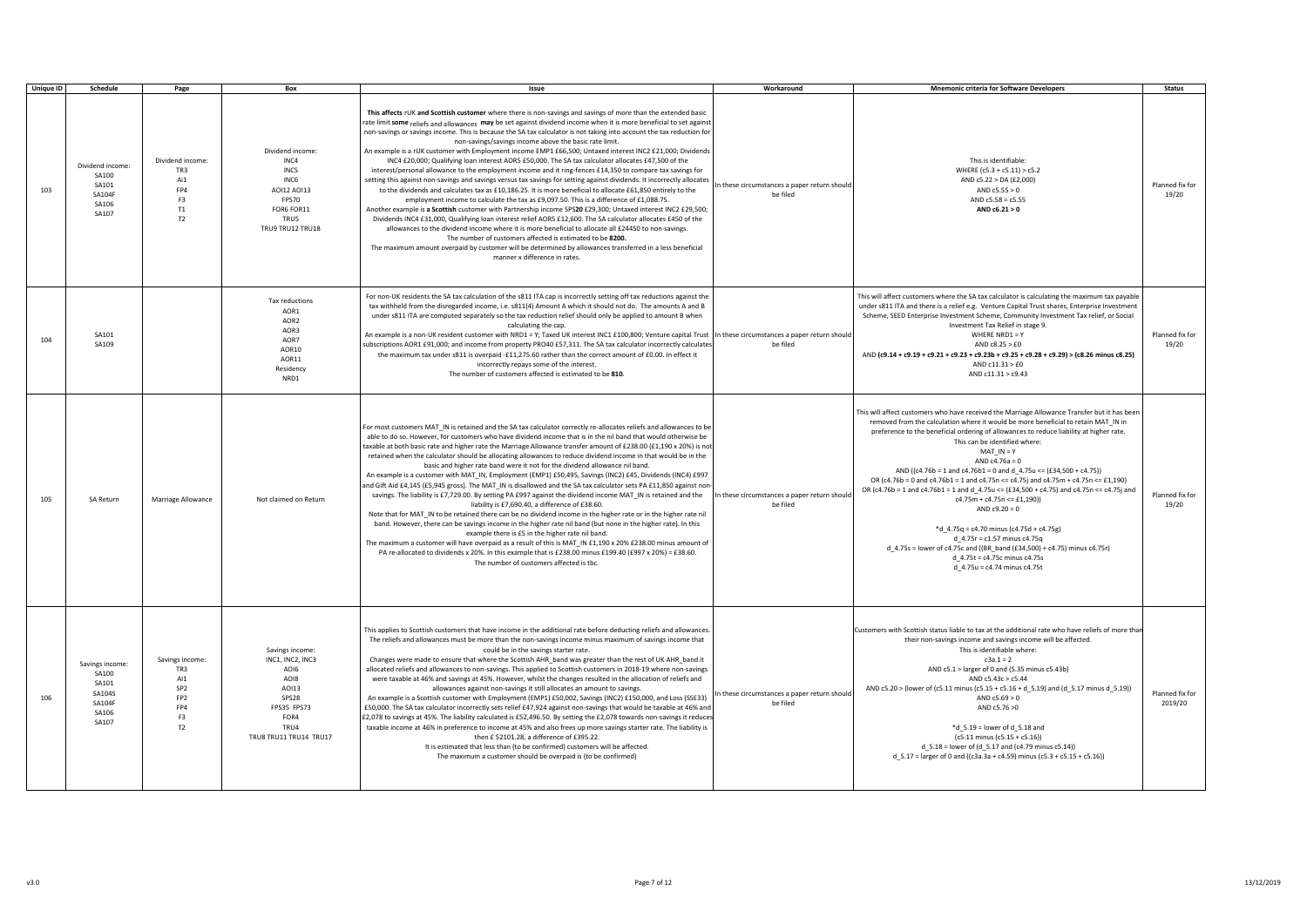| <b>Unique ID</b> | Schedule                                                                                                                      | Page                                                                                                                                                        | Box                                                                                                                                                                          | Issue                                                                                                                                                                                                                                                                                                                                                                                                                                                                                                                                                                                                                                                                                                                                                                                                                                                                                                                                                                                                                                                                                                                                                                                                                                                                                                                                                                                                                                                                                                                                                                                                                                                                                                                                                                                                                                                                                                                                                                                                                                                                                                                                                                                                                                                                                                                                                                                                                                                                                                                                                                                                                                                                                                                                                                                                                                                                                                                                                                                                                                                                                                                                                                                                                                                                                                                                                                                                                                                                                                                                                                                                                                                                                                                                                                                                                                                                                                                                                                                                                                                                                                                             | Workaround                                               | <b>Mnemonic criteria for Software Developers</b>                                                                                                                                                                                                                                                                                                                                                                                                                                                                                                                                                                                                                                                                                                                                       | <b>Status</b>                    |
|------------------|-------------------------------------------------------------------------------------------------------------------------------|-------------------------------------------------------------------------------------------------------------------------------------------------------------|------------------------------------------------------------------------------------------------------------------------------------------------------------------------------|-----------------------------------------------------------------------------------------------------------------------------------------------------------------------------------------------------------------------------------------------------------------------------------------------------------------------------------------------------------------------------------------------------------------------------------------------------------------------------------------------------------------------------------------------------------------------------------------------------------------------------------------------------------------------------------------------------------------------------------------------------------------------------------------------------------------------------------------------------------------------------------------------------------------------------------------------------------------------------------------------------------------------------------------------------------------------------------------------------------------------------------------------------------------------------------------------------------------------------------------------------------------------------------------------------------------------------------------------------------------------------------------------------------------------------------------------------------------------------------------------------------------------------------------------------------------------------------------------------------------------------------------------------------------------------------------------------------------------------------------------------------------------------------------------------------------------------------------------------------------------------------------------------------------------------------------------------------------------------------------------------------------------------------------------------------------------------------------------------------------------------------------------------------------------------------------------------------------------------------------------------------------------------------------------------------------------------------------------------------------------------------------------------------------------------------------------------------------------------------------------------------------------------------------------------------------------------------------------------------------------------------------------------------------------------------------------------------------------------------------------------------------------------------------------------------------------------------------------------------------------------------------------------------------------------------------------------------------------------------------------------------------------------------------------------------------------------------------------------------------------------------------------------------------------------------------------------------------------------------------------------------------------------------------------------------------------------------------------------------------------------------------------------------------------------------------------------------------------------------------------------------------------------------------------------------------------------------------------------------------------------------------------------------------------------------------------------------------------------------------------------------------------------------------------------------------------------------------------------------------------------------------------------------------------------------------------------------------------------------------------------------------------------------------------------------------------------------------------------------------------------------|----------------------------------------------------------|----------------------------------------------------------------------------------------------------------------------------------------------------------------------------------------------------------------------------------------------------------------------------------------------------------------------------------------------------------------------------------------------------------------------------------------------------------------------------------------------------------------------------------------------------------------------------------------------------------------------------------------------------------------------------------------------------------------------------------------------------------------------------------------|----------------------------------|
| 107              | Gift Aid<br>SA100<br><b>SA106</b><br>Dividend Income<br>SA100<br>Residency<br>SA109<br><b>Child Benefit Payments</b><br>SA100 | Gift Aid<br>TR4<br>Foreign Tax Credit Relief Foreign Tax Credit Relief<br>F1<br>Dividend Income<br>TR3<br>Residency<br>RR1<br>Child Benefit Payments<br>TR5 | Gift Aid<br>REL5 (minus REL7 + REL8)<br>Foreign Tax Credit Relief<br>FOR <sub>2</sub><br>Dividend Income<br>INC4<br>Residency<br>NRD1 NRD2<br>Child Benefit Payments<br>CBC1 | Customers who declare their Gift Aid donations to charities but have not paid sufficient UK tax may have an<br>incorrect Gift Aid charge (A) or not have a Gift Aid Tax Charge (B and C).<br>A. Gift Aid charge with Foreign Tax Credit Relief.<br>Currently, the calculator is incorrectly charging a Gift Aid Tax Charge where the customer's UK liability has been<br>reduced due to them having paid tax abroad and claiming Foreign Tax Credit Relief (FCTR). Where a customer has a<br>UK tax liability that is reduced by FTCR, the Gift Aid Tax Charge should consider the foreign tax that has been paid.<br>However please note we are considering if the FTCR amount should then be reduced by the amount of the Gift<br>Aid tax charge. If it is, then although the calculation itself is incorrect, it provides the correct calculation of<br>liability.<br>An example would be a rUK customer with Employment (EMP1) £8,000, Interest (INC2) £500, UK Dividends (INC4)<br>£9,000, Foreign Dividends (FOR6) £13,000, FCTR (FOR2) £975, Gift Aid Payments (REL5) £1200. The customer has a<br>UK tax charge on their income of £1,211.25 which is reduced due to the FTCR of £975.00 to £236.25. This franks<br>some of the Gift Aid tax but the charge increases liability to £300.00. The calculator incorrectly utilises the £236.25<br>rather than the £1,211.25 to frank the Gift Aid tax which would reduce liability from £300.00 to £236.25.<br>However, we are considering if this change requires the compare of the calculations with and without the<br>disregarded foreign dividend income to arrive at the FTCR amount to consider the Gift Aid charge that would<br>apply without the FTCR and whether this should increase the liability back to £300.00. In other words, do we also<br>need to consider the FTCR calculation as a result of changing the Gift Aid tax charge calculation.<br>B. Gift Aid Charge with dividend tax treated as paid.<br>Under s399 ITTOIA 2005 non-resident customers who have UK dividend income will be treated as having paid UK   In these circumstances a paper return should<br>income tax at the ordinary dividend rate. If that same customer has then made UK Gift Aid payments, but the relief<br>on those payments is more than their UK liability, the SA calculator currently allows the dividend tax credit to be<br>offset against the resulting Gift Aid charge.<br>An example is a non-resident customer (NRD1) claiming personal allowances (NRD15), who has Employment<br>(EMP1) £10,000, UK Dividends (INC4) £8,000, and Gift Aid Payments (REL5) £8,000. Due to the £600 dividend tax<br>credit being deducted from the £2,000 Gift Aid Tax Charge, the customer is currently asked to pay £1400. However<br>the dividend tax credit should be deducted from the income tax charged of £311.25, showing nothing due but<br>leaving the £2000 Gift Aid charge as the amount to pay.<br>C. Gift Aid Tax Charge with High Income Child Benefit Charge<br>Customers with large Gift Aid payments, who are also required to pay the High Income Child Benefit charge may be<br>undercharged by the current SA calculator when there should be a Gift Aid Tax Charge. This is due to the HICBC<br>being deducted from the Gift Aid Tax and then added back into it, rather than simply being added back in to the<br>final liability in addition to the Gift Aid Tax Charge.<br>An example is a customer with Employment (EMP1) £50,000, Dividends (INC4) £160,000, Gift Aid Payments (REL5)<br>£120,000, Child Benefit Payments (CBC1) £1,788. Currently the SA calculator is deducting the £1,788 HICBC charge<br>from the £30,000 Gift Aid tax and then addingit back in to create a final liability of £30,000. However, the Gift Aid<br>Tax Charge of £7107.50 should be added to the liability of £22892.50 and then the HICBC should be added in at the<br>final step leaving a total due of £31788.00. This customer is being undercharged by £1788.<br>The number of customer affected is to be confirmed but is expected to be less than 100. | be filed                                                 | The general approach to customers being able to allow their charities to reclaim tax relief on<br>their donations is that the customer/donor must have paid sufficient UK tax to cover what<br>the charity will claim back on their behalf. If no UK tax, or insufficient UK tax has been paid<br>the customer will be liable to a Gift Aid Tax Charge.<br>WHEN (REL5 minus REL7) + REL8 > 0<br>AND (NRD1 = Y and (INC4 + INC5 + FPS70 + TRU5 + TRU9 + TRU12) > 0<br>OR $CBC1 > 0$<br>AND larger of 0 and (c9.39 minus c9.32) <> d_9_39<br>Where $d$ 9 37 = larger of 0 and ((c9.1 minus c8.25) minus (c9.14 + (c9.19 minus (c9.15 x<br>$10\%$ ) + c9.21 + c9.23 + c9.23b + c9.25 + c9.28 + c9.29 + c10.5))<br>d_9_39 = larger of 0 and (c9.34 minus (c9.35 + c9.36 + d_9_37 + c9.38)) | Planned fix for<br>19/20.        |
| 108              | Dividend Income<br><b>SA100</b><br>Residency<br>SA109<br>Partnership Annuity<br>Payment<br>SA101                              | Dividend Income<br><b>TR3</b><br>Residency<br>RR1<br>Partnership Annuity<br>Payment<br>AI2                                                                  | Dividend Income<br>INC4<br>Residency<br>NRD1 NRD2<br>Partnership Annuity Payment<br>$\triangle$ OR4                                                                          | Under s399 ITTOIA 2005 non-resident customers who have UK dividend income will be treated as having paid UK<br>income tax at the ordinary dividend rate. If those same customers are also responsible for the deduction of basic<br>rate tax from partnership annuities paid to former partners the SA calculator is currently incorrectly setting the<br>dividend tax credits against the tax that the customer needs to pay across for the annuity.<br>An example is a non-resident customer (NRD1) claiming personal allowances who has Partnership profit (FPS20)<br>£10,000, UK Dividends (INC4) £8,000, Annuity Payments (AOR4) £8,000. Due to the annuity relief and Personal<br>Allowance there is no liability. The tax charge on the annuity is £2000, but the calculator is deducting £600 as<br>dividend tax treated as paid on the UK dividend, leaving the customer to pay £1400. However, as the dividend tax<br>credit should be deducted from the initial liability (in this instance £0), this then should leave the full £2000 due<br>from the annuity payment. This customer is being undercharged by £600.<br>The number of customers affected is estimated to be 35.                                                                                                                                                                                                                                                                                                                                                                                                                                                                                                                                                                                                                                                                                                                                                                                                                                                                                                                                                                                                                                                                                                                                                                                                                                                                                                                                                                                                                                                                                                                                                                                                                                                                                                                                                                                                                                                                                                                                                                                                                                                                                                                                                                                                                                                                                                                                                                                                                                                                                                                                                                                                                                                                                                                                                                                                                                                                                                                                        | In these circumstances a paper return should<br>be filed | The notional tax reducing the amount of tax payable on the annuity payments can be<br>identified:<br>WHEN AOR4 x 100/80 > 0<br>AND AOR4 x 100/80 x 20% > c12.1                                                                                                                                                                                                                                                                                                                                                                                                                                                                                                                                                                                                                         | Planned fix for<br>19/20.        |
| 109              | <b>SA100</b><br><b>SA103</b><br><b>SA104</b>                                                                                  | TR1<br>SES <sub>2</sub><br>SEF4<br>SP1<br>FP <sub>1</sub>                                                                                                   | YPD1<br><b>SSE31</b><br><b>FSE76</b><br>SPS20<br><b>FPS20</b>                                                                                                                | As stated in The Social Security (Contributions) Regulations 2001, a customer will be excepted from liability for<br>contributions under section 15 of the Act (Class 4 contributions), if 'at the beginning of a year of assessment [they<br>are] over pensionable age. This means that only a customer with a date of birth of before 6 April 1953 can be<br>excepted for 2018/19, and that if their date of birth is 6 April 1953 then they are liable for Class 4 contributions<br>that year. Currently however, if this date of birth is entered on the SA calculator then the user will receive an<br>error message advising them to declare they are exempt from Class 4 because they are over the state pension<br>age. The result of this is that they will not be charged Class 4 contributions. It is estimated that the number of<br>customers will be around 200.                                                                                                                                                                                                                                                                                                                                                                                                                                                                                                                                                                                                                                                                                                                                                                                                                                                                                                                                                                                                                                                                                                                                                                                                                                                                                                                                                                                                                                                                                                                                                                                                                                                                                                                                                                                                                                                                                                                                                                                                                                                                                                                                                                                                                                                                                                                                                                                                                                                                                                                                                                                                                                                                                                                                                                                                                                                                                                                                                                                                                                                                                                                                                                                                                                                    | In these circumstances a paper return<br>should be filed | This is identifiable when<br>$YPD1 = 06/04/1953$<br>AND c16.19 >0                                                                                                                                                                                                                                                                                                                                                                                                                                                                                                                                                                                                                                                                                                                      | <b>Planned fix for</b><br>19/20. |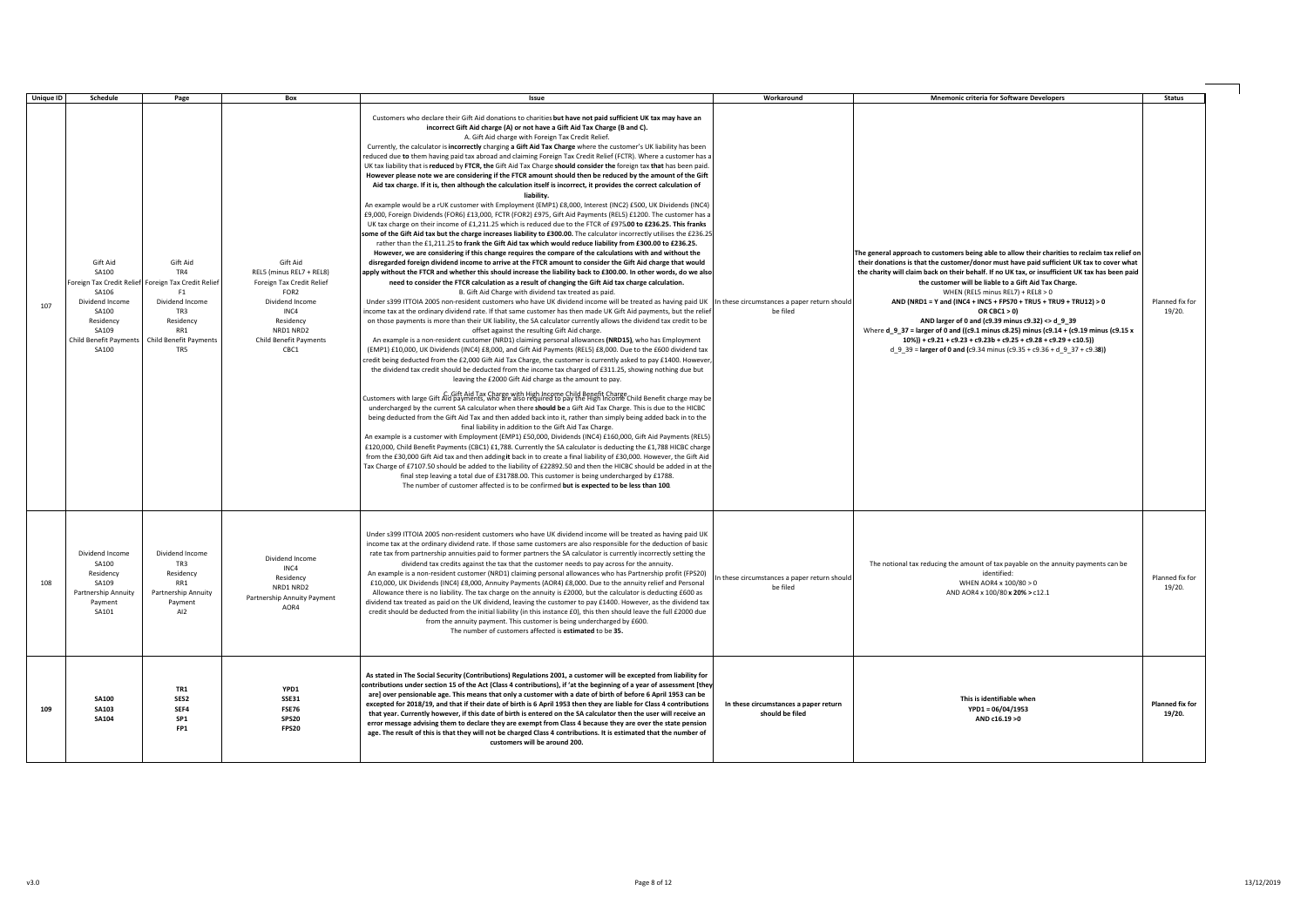| <b>Unique ID</b> | Schedule                              | Page<br>Box                                                   | Issue                                                                                                                                                                                                                                                                                                                                                                                                                                                                                                                                                                                                                                                                                                                                                                                                                                                                                                                                                                                                                                                                                                                                                                                                                                                                                                                                                                                                                                                                                                                                                                                                                                                                                                                                                                                                                                                                                                                                                                                                                                                                                                                                                                                                                                                                                                                                                                                                                                                                                                                                                                                                                                                                                                                                                                                                                                                                                                                                                                                                                                                                                                                                                                      | Workaround                                               | <b>Mnemonic criteria for Software Developers</b>                                                                                                                                                                                                                                                                       | <b>Status</b>              |
|------------------|---------------------------------------|---------------------------------------------------------------|----------------------------------------------------------------------------------------------------------------------------------------------------------------------------------------------------------------------------------------------------------------------------------------------------------------------------------------------------------------------------------------------------------------------------------------------------------------------------------------------------------------------------------------------------------------------------------------------------------------------------------------------------------------------------------------------------------------------------------------------------------------------------------------------------------------------------------------------------------------------------------------------------------------------------------------------------------------------------------------------------------------------------------------------------------------------------------------------------------------------------------------------------------------------------------------------------------------------------------------------------------------------------------------------------------------------------------------------------------------------------------------------------------------------------------------------------------------------------------------------------------------------------------------------------------------------------------------------------------------------------------------------------------------------------------------------------------------------------------------------------------------------------------------------------------------------------------------------------------------------------------------------------------------------------------------------------------------------------------------------------------------------------------------------------------------------------------------------------------------------------------------------------------------------------------------------------------------------------------------------------------------------------------------------------------------------------------------------------------------------------------------------------------------------------------------------------------------------------------------------------------------------------------------------------------------------------------------------------------------------------------------------------------------------------------------------------------------------------------------------------------------------------------------------------------------------------------------------------------------------------------------------------------------------------------------------------------------------------------------------------------------------------------------------------------------------------------------------------------------------------------------------------------------------------|----------------------------------------------------------|------------------------------------------------------------------------------------------------------------------------------------------------------------------------------------------------------------------------------------------------------------------------------------------------------------------------|----------------------------|
| 110              | <b>SA100</b><br><b>SA106</b><br>SA109 | INC6<br>TR3<br>FOR4<br>F <sub>3</sub><br>FOR6<br><b>FOR11</b> | S832 ITTOIA 05 defers the tax charge on the relevant foreign income (RFI) from the year the income arises to the<br>tax year the income is remitted. Once that RFI is remitted to the UK it should be taxed as non-savings income.<br>The RFI does not qualify for Foreign Tax Credit Relief (FTCR).<br>If the Remittance basis applied for foreign dividends in an earlier year and they are remitted to the UK in a later<br>year where the arising basis applies the SA109 Notes advises to include the FOR6 amount in box FOR4. Any<br>savings income that is RFI will also, by default, be entered in box FOR4. There is no Return box to enter the RFI<br>income other than the boxes FOR4, FOR6, FOR11, and FOR13 where the non-RFI income would be entered.<br>Where the 0% Savings Starting Rate and/or Savings nil rate and/or Dividend nil rate apply and there is no other<br>savings income or dividend income taking up the 0% bands the customer will incorrectly have the RFI income<br>taxed at 0%. It will also affect Scottish customers who should have the RFI income taxed at Scottish rates rather<br>than UK savings or dividend rates of tax.<br>From 2008 foreign income generated from a transfer of assets abroad would be taxed if the individual self-<br>assessed on the arising basis. If they claimed the remittance basis, the foreign income would not be taxed unless<br>remitted to the UK. The 'ring fenced' foreign income is entered in FOR11 and FOR13 (see HS262). FOR13 should<br>not be used for the RFI income.<br>An example would be a Scottish customer with Employment income EMP1 £6,000; Foreign interest FOR4<br>£12,600; Foreign Dividends FOR6 £8,250; NRD30 = Y. Tax due will be shown to be £618.75 with the full Savings<br>Starter rate (£5,000 x 0%), Personal Savings Allowance (£1,000 x 0%) and Dividend Allowance (£2,000 x 0%) being<br>given. The correct amount of tax due is £3,008.50, as after the deduction of the Personal Allowance of £11,850,<br>the remaining £15,000 will be taxed at the Scottish Starter, Basic and Intermediate rates. This highlights that in<br>these instances Scottish customers who have no or little non-savings income may still be taxed at the Scottish<br>rates rather than UK ones.<br>In a related issue, s830 (4) (i) ITTOIA 05 directs us to have remittance basis customers with dividend income<br>declared at box FOR11 to have this RFI taxed as non-savings income. This is not being done and the customer will<br>incorrectly receive the benefit of the Dividend Allowance and the dividend tax rates. An example would be an<br>rUK customer with Employment income EMP1 £8,900; Dividend income received by a person abroad FOR11<br>£6,700; NRD28 = Y. The tax due will be shown to be £2132.50 with the £2,000 0% Dividend Allowance being given<br>and the remaining £4,700 dividend income being taxed at 7.5%. The correct result is for all the £15,600 to be<br>taxed at the non-savings 20% rate, giving a liability of £3120.00. This will affect both rUK and Scottish customers.<br>Number of customers affected is estimated to be 1000 | In these circumstances a paper return<br>should be filed | <b>WHERE FOR4 &gt; 0</b><br>AND NRD28 = Y in a previous year<br>AND NRD28 = $N$<br>AND ((c6.14 + c6.17) > (c6.11 minus RFI amount in FOR4) OR RFI amount in FOR6 and FOR11<br>> 0 OR c3a.1 = 2 and RFI amount in FOR4, FOR6 and FOR11 > 0)<br>AND c5.86 > 0<br>OR<br>WHERE FOR11 > 0<br>AND NRD28 = Y<br>AND c5.86 > 0 | Planned fix for<br>2020-21 |
| 111              | <b>SA104</b><br>SA109                 | <b>FPS70</b><br>FP4<br><b>FPS76</b><br>RR1<br>NRD1            | For a non-UK resident Section 811 ITA 2007 limits the amount of UK tax they pay on certain types of UK income<br>(referred to as 'disregarded income'). To apply s811 ITA the total tax liability is calculated following the steps at<br>s23 ITA and then the limit on the total liability of 'Amount A' (tax withheld from disregarded income) + 'Amount<br>B' (tax calculated on non-disregarded income) is calculated and the lesser amount is applied. Personal UK<br>dividend income is disregarded income, however UK dividends received via partnerships is not. Therefore those<br>partnership dividends should be included in the s811 calculation to work out Amount B, and should also attract<br>the Dividend Allowance nil rate band. Currently the SA calculator does not apply this nil rate for the s811 element<br>and so for 2018/19 the customer's s811 calculation of tax liability is more than it should be, up to a maximum<br>amount £2,000 x 38.1% (£762.00). As a result, if the amount of tax is restricted to the s811 limit and there are<br>dividends that should be taxed at the nil band the liability should be reduced.<br>An example is a non-resident customer NRD1 = Y with Partnership Profit FPS20 £47,500, Partnership dividends<br>FPS70 £6,000, Partnership total income FPS76 £47,500, UK dividends INC4 £9,000, Untaxed interest INC2 £1,200.<br>The personal UK dividends and interest are excluded from the resulting liability but tax is charged at 32.5% on all<br>of the £6,000 UK dividends received via the partnership. The s811 liability is shown as £14,050. The £2000 0%<br>dividend allowance should be applied however, meaning that instead of the £6,000 dividends being taxed at<br>32.5%, only £4,000 is taxed at 32.5%, giving a reduction of £650 and so a liability of £13,400.<br>The number of customers expected to be affected is 650.                                                                                                                                                                                                                                                                                                                                                                                                                                                                                                                                                                                                                                                                                                                                                                                                                                                                                                                                                                                                                                                                                                                                                                                                                                                              | In these circumstances a paper return<br>should be filed | WHEN NRD1 = Y<br><b>AND FPS70 &gt; 0</b><br>$AND c4.80 = 0$<br>AND c9.43 > 0                                                                                                                                                                                                                                           | Planned fix for<br>19/20   |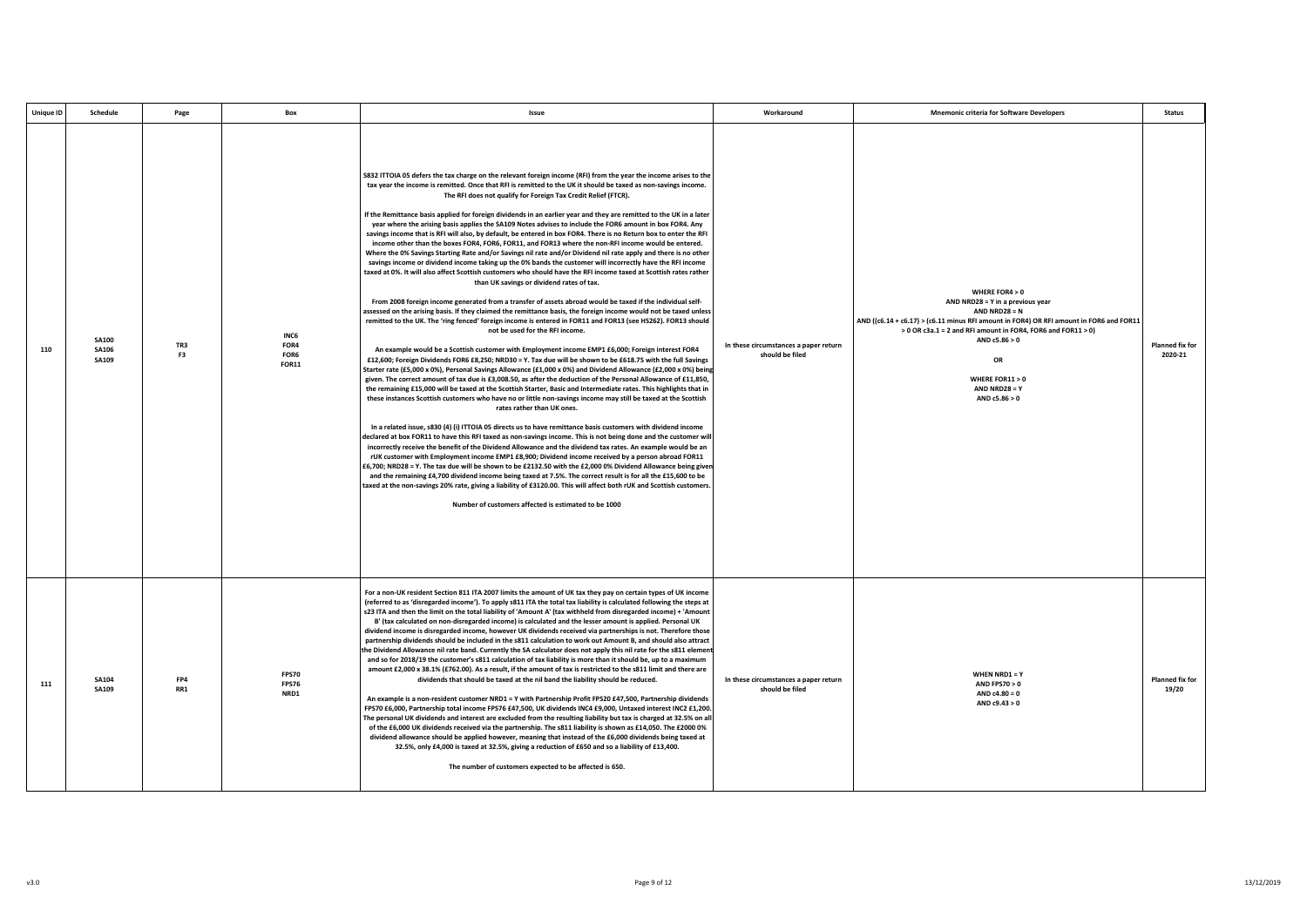| Unique ID | Schedule                                              | Page                         | Box                                                 | Issue                                                                                                                                                                                                                                                                                                                                                                                                                                                                                                                                                                                                                                                                                                                                                                                                                                                                                                                                                                                                                                                                                                                                                                                                                                                                                                                                                                                                                                                                                                                                                                                                                                                                                                                                   | Workaround                                               | <b>Mnemonic criteria for Software Developers</b>                                                                                               | <b>Status</b>            |
|-----------|-------------------------------------------------------|------------------------------|-----------------------------------------------------|-----------------------------------------------------------------------------------------------------------------------------------------------------------------------------------------------------------------------------------------------------------------------------------------------------------------------------------------------------------------------------------------------------------------------------------------------------------------------------------------------------------------------------------------------------------------------------------------------------------------------------------------------------------------------------------------------------------------------------------------------------------------------------------------------------------------------------------------------------------------------------------------------------------------------------------------------------------------------------------------------------------------------------------------------------------------------------------------------------------------------------------------------------------------------------------------------------------------------------------------------------------------------------------------------------------------------------------------------------------------------------------------------------------------------------------------------------------------------------------------------------------------------------------------------------------------------------------------------------------------------------------------------------------------------------------------------------------------------------------------|----------------------------------------------------------|------------------------------------------------------------------------------------------------------------------------------------------------|--------------------------|
| 112       | <b>SA100</b><br>SA101<br><b>SA102</b><br><b>SA107</b> | TR4<br>AI <sub>2</sub><br>T1 | REL1<br><b>REL5</b><br>REL8<br>ASE5<br>EMP1<br>TRU2 | Scottish customers who have pension payments or gift aid that extends the Scottish basic rate band and non-<br>savings income that does not take up all of the Scottish Intermediate band of 21% and who also have a Lump<br>Sum payment or Settlor Interested Trust income that should sit in the Intermediate band are affected. If there is<br>savings and dividend income that take up the basic rate band that results in no Scottish Intermediate band being<br>available they will not be affected. Scottish customers will have up to £19,430 of their lump sum/trust income<br>taxed at the Scottish higher rate rather than the Scottish Intermediate rate.<br>An example would be a Scottish customer with Employment EMP1 £37,150; Untaxed Interest INC2 £1,200; UK<br>Dividends INC4 £6,000; Pension payments REL1 £25,000; Redundancy lump sum ASE5 £45,000. The SA calculator<br>does not calculate the correct balance of the Intermediate rate band available to the Lump Sum income. The pay<br>has no PA set against it and so the £37,150 takes up all of the Scottish Starter rate band and extended Scottish<br>basic rate band. (The PA is set against the Lump Sum income). The savings and dividend income of £7,200 sit in<br>the rUK basic rate band/nil band so that it takes up the first £7,200 of the Scottish Intermediate rate band.<br>However, there is still £12,230 of the lump sum that should be taxed at 21% rather than 41%. The result is that<br>no income is taxed at the Intermediate rate, and tax is due of £21,441.50 rather than the correct tax due figure<br>£18,995.50. The amount overpaid £2,446.00 = £12,230 x (41%-21%).<br>Number of customers affected is estimated to be 350 | In these circumstances a paper return<br>should be filed | WHEN $c3a.1 = 2$<br>AND REL1 + (REL5 minus REL7) + REL8 > 0<br>AND c6.38 > (c6.2 + c6.6 + c6.7 + c6.11 + c6.23) minus (c3a.1a + c3a.2 + c4.59) | Planned fix for<br>19/20 |

## **Changes Log**

## **2018/19 v3.0 - 13/12/2019** Updated wording in**BOLD**

| Unique ID -<br>2018/19 | <b>Notes</b> | Changes                                                                   |
|------------------------|--------------|---------------------------------------------------------------------------|
| <b>ID22</b>            | Updated      | The estimated number of customers has been updated                        |
| ID23                   | Updated      | The estimated number of customers has been updated                        |
| <b>ID56</b>            | Updated      | The estimated number of customers has been updated                        |
| <b>ID57</b>            | Updated      | Issue and Mnemonic criteria updated                                       |
| ID62                   | Updated      | The estimated number of customers has been updated                        |
| ID81                   | Undated      | The estimated number of customers has been updated                        |
| ID85                   | Updated      | The mnemonic criteria and estimated number of customers have been updated |
| ID96                   | Updated      | Mnemonic criteria updated                                                 |
| <b>ID98</b>            | Updated      | The estimated number of customers has been updated                        |
| ID101                  | Updated      | The estimated number of customers has been updated                        |
| ID102                  | Updated      | The estimated number of customers has been updated                        |
| ID103                  | Updated      | Mnemonic criteria updated                                                 |
| ID104                  | Updated      | The estimated number of customers and mnemonic criteria have been updated |
| ID107                  | Updated      | Issue and Mnemonic criteria updated                                       |
| ID108                  | Updated      | Mnemonic criteria updated                                                 |
| ID109                  | New          | New                                                                       |
| ID110                  | New          | New                                                                       |
| ID111                  | New          | New                                                                       |
| ID112                  | New          | New                                                                       |

## **Changes Log**

## **2018/19 v2.0 - 04/10/2019** Updated wording is in**Bold**

| Unique ID -<br>2018/19 | <b>Notes</b> | Changes                                                                        |
|------------------------|--------------|--------------------------------------------------------------------------------|
| ID36                   | Updated      | no longer applies but but is retained for Software Developers who have already |
| <b>ID56</b>            | Updated      | Mnemonic criteria column updated.                                              |
| ID62                   | Reinstated   | Issue and Mnemonic criteria columns updated.                                   |
| ID81                   | Updated      | but but is retained for Software Developers who have already implemented the   |
| ID96                   | Updated      | Issue and Mnemonic criteria updated                                            |
| ID100                  | Moved        | Reassigned as a Category 1 - System Related Exclusion                          |
| ID102                  | Updated      | Mnemonic criteria column updated.                                              |
| ID103                  | Updated      | Issue and Mnemonic criteria updated                                            |
| ID105                  | Updated      | Mnemonic criteria column updated.                                              |
| ID107                  | New          | New                                                                            |
| ID108                  | New          | New                                                                            |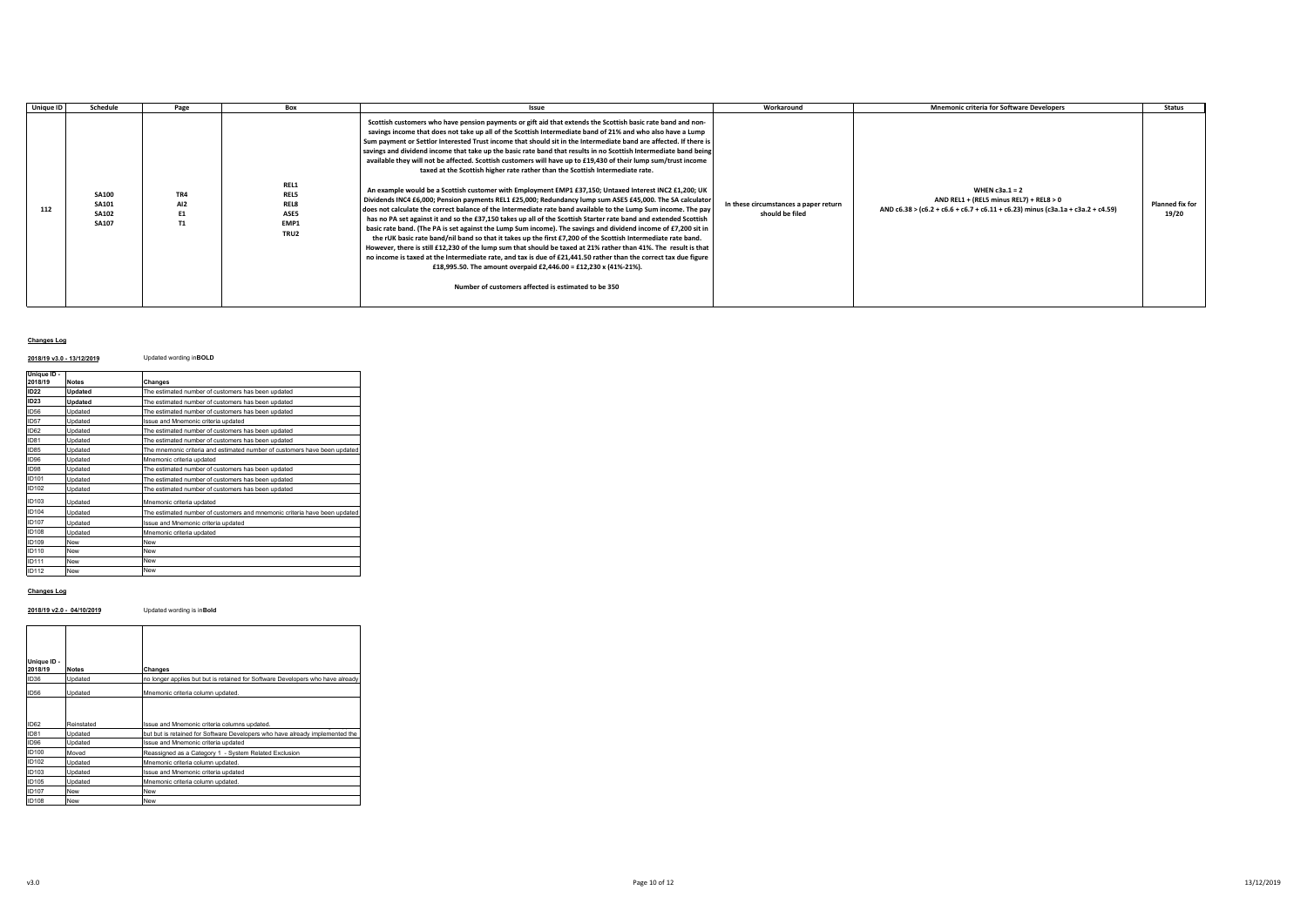### **2018/19 V1.1 24/05/2019**

# **Changes from 2018/19 V1.0 - 25/04/2019**Updated wording in**Bold**

| Unique ID -<br>2018/19 | <b>Notes</b> | Changes                                        |
|------------------------|--------------|------------------------------------------------|
| <b>ID56</b>            | Updated      | Issue and Mnemonic criteria columns updated.   |
| <b>ID57</b>            | Updated      | Page, Box, Issue and Mnemonic columns updated. |
| <b>ID85</b>            | Updated      | Issue and Mnemonic criteria columns updated.   |
| ID98                   | Updated      | Issue and Mnemonic criteria columns updated.   |
| ID99                   | Updated      | Issue and Mnemonic criteria columns updated.   |
| <b>ID100</b>           | Updated      | Mnemonic column updated.                       |
| <b>ID101</b>           | Updated      | Issue and Mnemonic criteria columns updated.   |
| <b>ID104</b>           | Updated      | Issue and Mnemonic criteria columns updated.   |
| ID105                  | Updated      | Issue and Mnemonic criteria columns updated.   |
| ID106                  | Updated      | Issue and Mnemonic criteria columns updated.   |

#### **2018/19 v1.0 25/04/2019**

### **Changes from 2018-2019 v0.1 - 01/04/19** Updated wording is in**BOLD**

| Unique ID -<br>2018/19 | <b>Notes</b>                                       | Changes                                                                                                                                                                                   |
|------------------------|----------------------------------------------------|-------------------------------------------------------------------------------------------------------------------------------------------------------------------------------------------|
|                        |                                                    |                                                                                                                                                                                           |
|                        | Updated - fix for 2017-18<br>not succesful for all | Schedule, PAGE, Box, Issue, Workaround and Mnemonic criteria columns                                                                                                                      |
| <b>ID56</b>            | <b>CUSTOMARS</b>                                   | updated.                                                                                                                                                                                  |
| <b>ID57</b>            | Updated                                            | Schedule, PAGE, Box, Issue, Workaround and Mnemonic criteria columns<br>updated.                                                                                                          |
|                        |                                                    | We have concluded that Exclusion 81 does not apply. However, it has been<br>retained for developers who are unable to remove it from their product(s) to allow                            |
| <b>ID81</b>            |                                                    | Updated - no longer applies for customers to file on paper.                                                                                                                               |
| <b>ID85</b>            | Updated                                            | Issue column updated.                                                                                                                                                                     |
| ID98                   |                                                    | We have concluded that Exclusion 98 does not apply. However, it has bee<br>Updated - no longer applies retained for developers who are unable to remove it from their product(s) to allow |
| <b>ID101</b>           | Updated                                            | Issue and Mnemonic criteria columns updated.                                                                                                                                              |
| ID102                  | New                                                | New                                                                                                                                                                                       |
| ID103                  | New                                                | New                                                                                                                                                                                       |
| <b>ID104</b>           | New                                                | New                                                                                                                                                                                       |
| ID105                  | New                                                | New                                                                                                                                                                                       |
| ID106                  | New                                                | <b>New</b>                                                                                                                                                                                |

#### **v0.1 01/03/2019**

**Unique ID -**

### **Changes from 2017-18 v3.0 - 20/11/18.** Updated wording is in**BOLD**

| onique in -<br>2018/19 | <b>Notes</b>                      | Changes                                                                                                                                                                     |
|------------------------|-----------------------------------|-----------------------------------------------------------------------------------------------------------------------------------------------------------------------------|
| General                | Lavout                            | The column layout has been altered and Exclusions have been separated into the<br>different categories : 1) "Live" Exclusions and 2) Online Filling Permanent<br>Exemptions |
| <b>ID62</b>            | Removed                           | Fixed in 18/19                                                                                                                                                              |
| <b>ID65</b>            | Removed                           | This exclusion has been recategorised as a special                                                                                                                          |
| ID70                   | Removed                           | Fixed in 18/19                                                                                                                                                              |
| ID79                   | Removed                           | Fixed in 18/19                                                                                                                                                              |
| ID80                   | Removed                           | This exclusion no longer applies                                                                                                                                            |
| ID <sub>82</sub>       | Removed                           | Fixed in 18/19                                                                                                                                                              |
| ID <sub>83</sub>       | Removed                           | Fixed in 18/19                                                                                                                                                              |
| ID <sub>84</sub>       | Removed                           | Fixed in 18/19                                                                                                                                                              |
| ID <sub>85</sub>       | Updated but still under<br>review | Issue and Mnemonic criteria columns were updated                                                                                                                            |
| ID <sub>86</sub>       | Removed                           | Fixed in 18/19                                                                                                                                                              |
| ID87                   | Removed                           | Fixed in 18/19                                                                                                                                                              |
| <b>ID88</b>            | Removed                           | Fixed in 18/19                                                                                                                                                              |
| ID89                   | Removed                           | Fixed in 18/19                                                                                                                                                              |
| <b>ID91</b>            | Removed                           | Fixed in 18/19                                                                                                                                                              |
| <b>ID85</b>            | Updated but still under<br>review | Issue and Mnemonic criteria columns were updated                                                                                                                            |
| <b>ID92</b>            | Removed                           | Fixed in 18/19                                                                                                                                                              |
| <b>ID93</b>            | Removed                           | Fixed in 18/19                                                                                                                                                              |
| <b>ID94</b>            | Removed                           | Fixed in 18/19                                                                                                                                                              |
| <b>ID95</b>            | Removed                           | Fixed in 18/19                                                                                                                                                              |
| ID97                   | Removed                           | Fixed in 18/19                                                                                                                                                              |